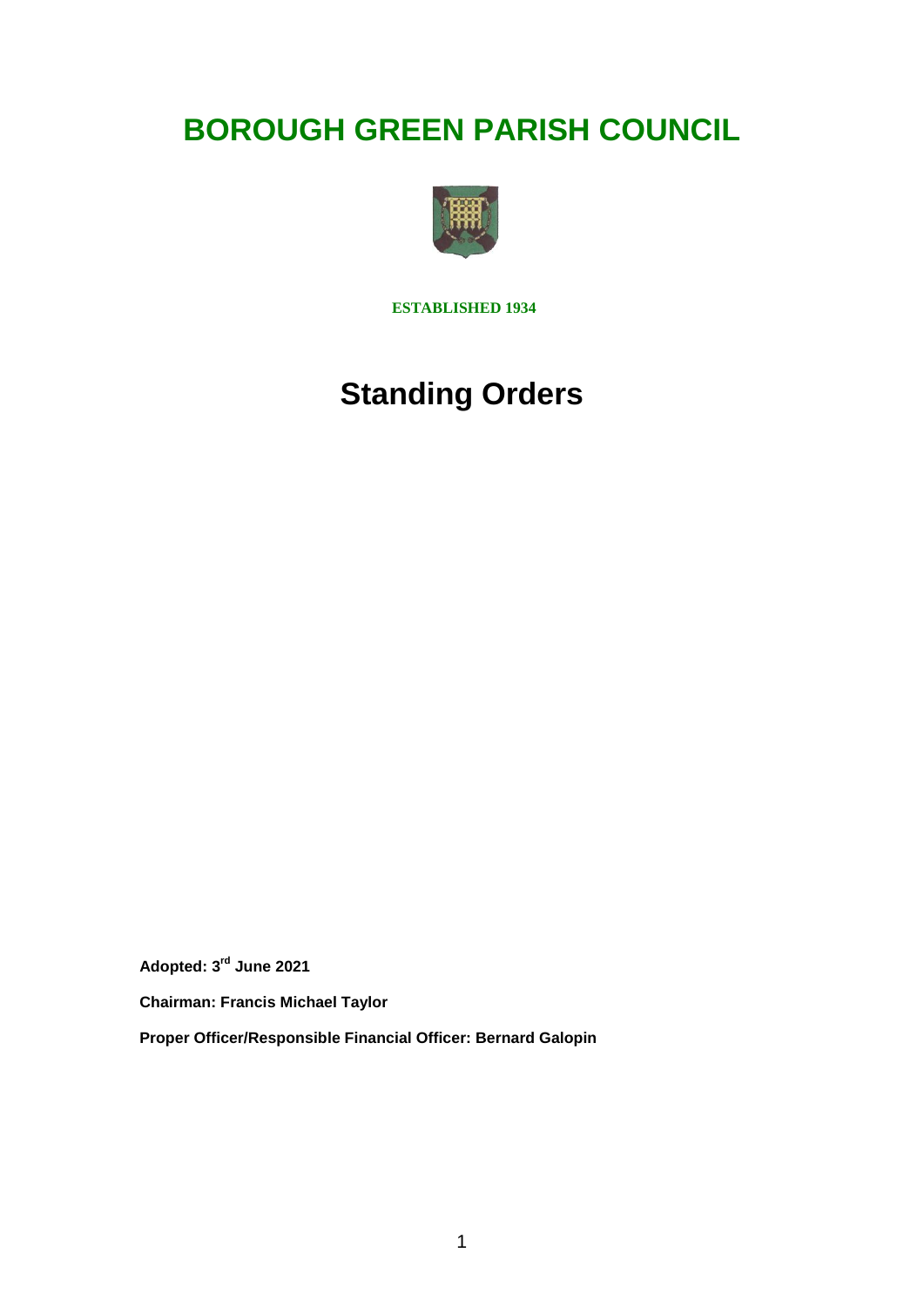#### **Contents**

- 1. Rules of Debate at Meetings 3
- 2. Disorderly Conduct at Meetings 4
- 3. Meetings Generally 5
- 4. Committees and Sub-Committees 8
- 5. Ordinary Council Meetings 9
- 6. Extraordinary Meetings of the Council, Committees and Sub-Committees 11
- 7. Previous Resolutions 11
- 8. Voting on Appointments 11
- 9. Motions for a Meeting that Require Written Notice to the Proper Officer 12
- 10. Motions at a Meeting that Do Not Require Written Notice 12
- 11. Management of Information 13
- 12. Draft Minutes 13
- 13. Code of Conduct: Dispensations 14
- 14. Code of Conduct: Complaints 15
- 15. Proper Officer 15
- 16. RFO: Responsible Financial Officer 17
- 17. Accounts and Accounting Statements 17
- 18. Financial Controls and Procurement 17
- 19. Handling Staff Matters 19
- 20. Responsibilities to Provide Information 19
- 21. Responsibilities under Data Protection Legislation 20
- 22. Relations with the Press/Media 20
- 23. Execution and Sealing of Legal Deeds 20
- 24. Communications with District, County and Unitary Councillors 20
- 25. Restrictions on Councillor Activities 21
- 26. Standing Orders Generally 21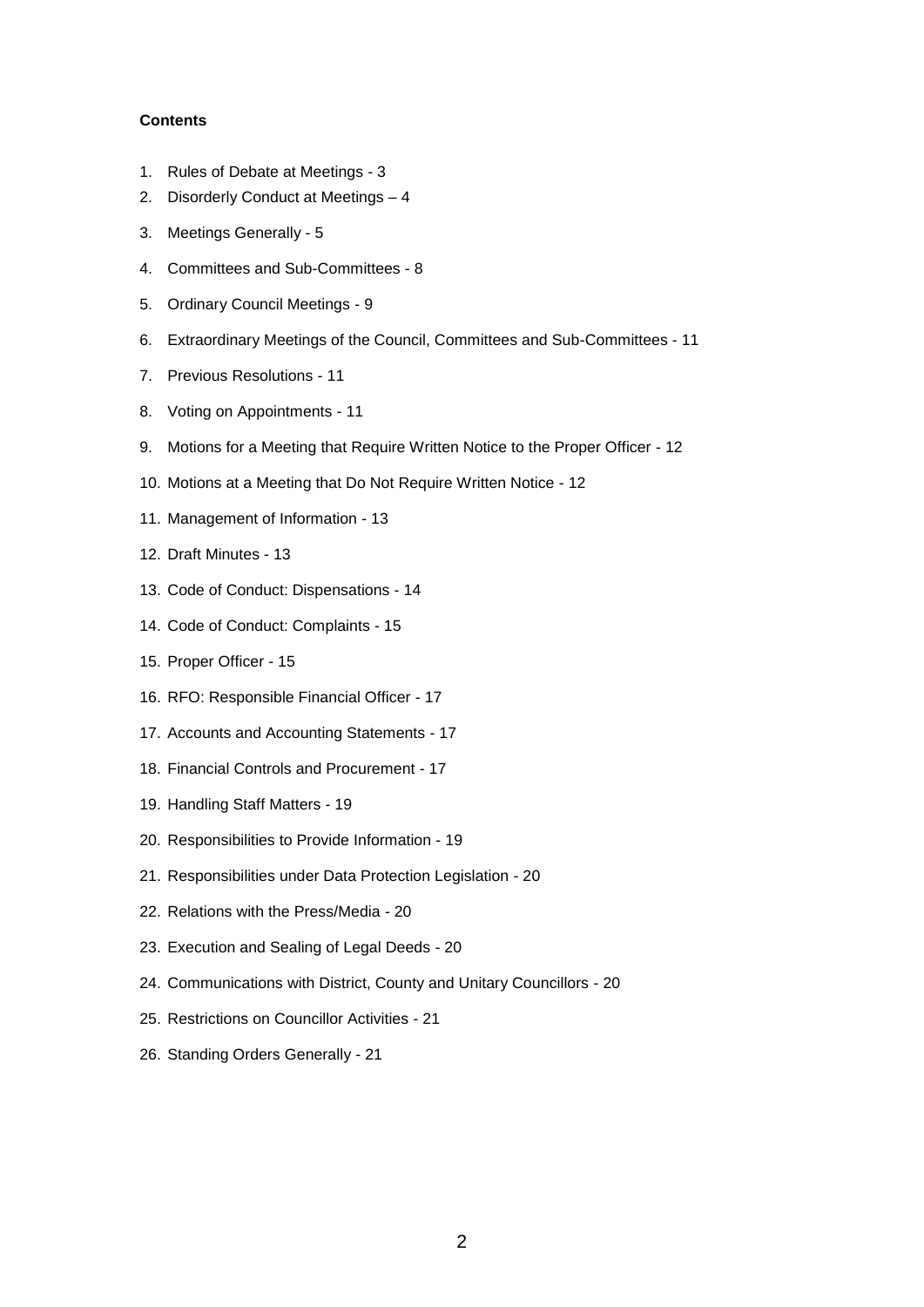#### **1. Rules of Debate at Meetings**

- a Motions on the agenda shall be considered in the order that they appear unless the order is changed at the discretion of the chairman of the meeting.
- b A motion (including an amendment) shall not be progressed unless it has been moved and seconded.
- c A motion on the agenda that is not moved by its proposer may be treated by the chairman of the meeting as withdrawn.
- d If a motion (including an amendment) has been seconded, it may be withdrawn by the proposer only with the consent of the seconder and the meeting.
- e An amendment is a proposal to remove or add words to a motion. It shall not negate the motion.
- f If an amendment to the original motion is carried, the original motion (as amended) becomes the substantive motion upon which further amendment(s) may be moved.
- g An amendment shall not be considered unless early verbal notice is given at the meeting and, if requested by the chairman of the meeting, is expressed in writing to the chairman.
- h A councillor may move an amendment to his own motion if agreed by the meeting. If a motion has already been seconded, the amendment shall be with the consent of the seconder and the meeting.
- i If there is more than one amendment to an original or substantive motion, the amendments shall be moved in the order directed by the chairman of the meeting.
- j Subject to standing order 1(k), only one amendment shall be moved and debated at a time, the order of which shall be directed by the chairman of the meeting.
- k One or more amendments may be discussed together if the chairman of the meeting considers this expedient but each amendment shall be voted upon separately.
- l A councillor may not move more than one amendment to an original/substantive motion.
- m The mover of an amendment has no right of reply at the end of debate on it.
- n Where a series of amendments to an original motion are carried, the mover of the original motion shall have a right of reply either at the end of debate on the first amendment or at the very end of debate on the final substantive motion immediately before it is put to the vote.
- o Unless permitted by the chairman of the meeting, a councillor may speak once in the debate on a motion except:
	- i. to speak on an amendment moved by another councillor;
	- ii. to move or speak on another amendment if the motion has been amended since they last spoke;
	- iii. to make a point of order;
	- iv. to give a personal explanation; or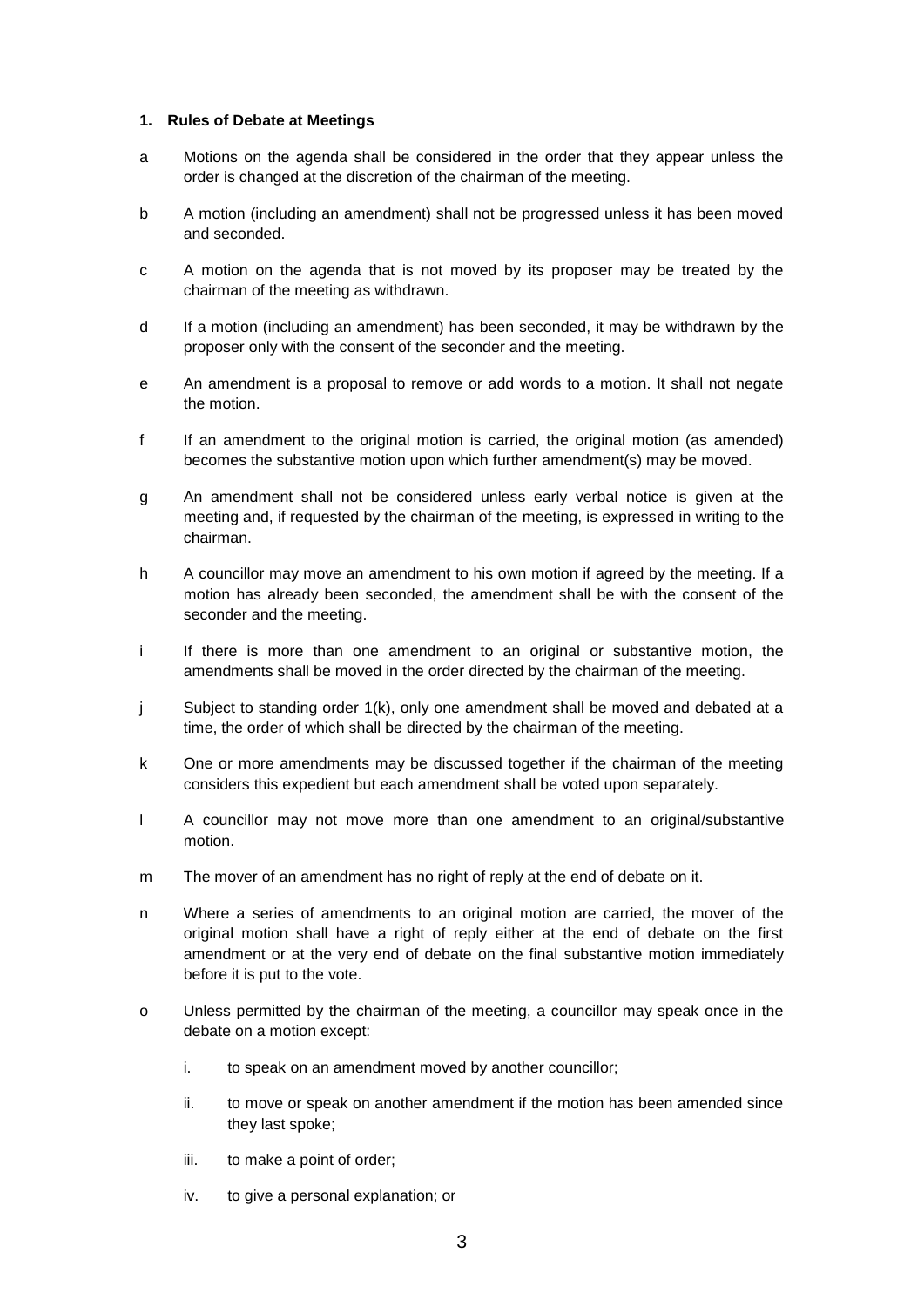- v. to exercise a right of reply.
- p During the debate on a motion, a councillor may interrupt only on a point of order or a personal explanation and the councillor who was interrupted shall stop speaking. A councillor raising a point of order shall identify the standing order which he considers has been breached or specify the other irregularity in the proceedings of the meeting he is concerned by.
- q A point of order shall be decided by the chairman of the meeting and his decision shall be final.
- r When a motion is under debate, no other motion shall be moved except:
	- i. to amend the motion;
	- ii. to proceed to the next business;
	- iii. to adjourn the debate;
	- iv. to put the motion to a vote;
	- v. to ask a person to be no longer heard or to leave the meeting;
	- vi. to refer a motion to a committee or sub-committee for consideration;
	- vii. to exclude the public and press;
	- viii. to adjourn the meeting; or
	- ix. to suspend particular standing order(s) excepting those which reflect mandatory statutory or legal requirements.
- s Before an original or substantive motion is put to the vote, the chairman of the meeting shall be satisfied that the motion has been sufficiently debated and that the mover of the motion under debate has exercised or waived his right of reply.
- t Excluding motions moved under standing order 1(r), the contributions or speeches by a councillor shall relate only to the motion under discussion and shall not exceed five (5) minutes without the consent of the chairman of the meeting.

# **2. Disordely Conduct at Meetings**

- a No person shall obstruct the transaction of business at a meeting or behave offensively or improperly. If this standing order is ignored, the chairman of the meeting shall request such person(s) to moderate or improve their conduct.
- b If person(s) disregard the request of the chairman of the meeting to moderate or improve their conduct, any councillor or the chairman of the meeting may move that the person be no longer heard or be excluded from the meeting. The motion, if seconded, shall be put to the vote without discussion.
- c If a resolution made under standing order 2(b) is ignored, the chairman of the meeting may take further reasonable steps to restore order or to progress the meeting. This may include temporarily suspending or closing the meeting.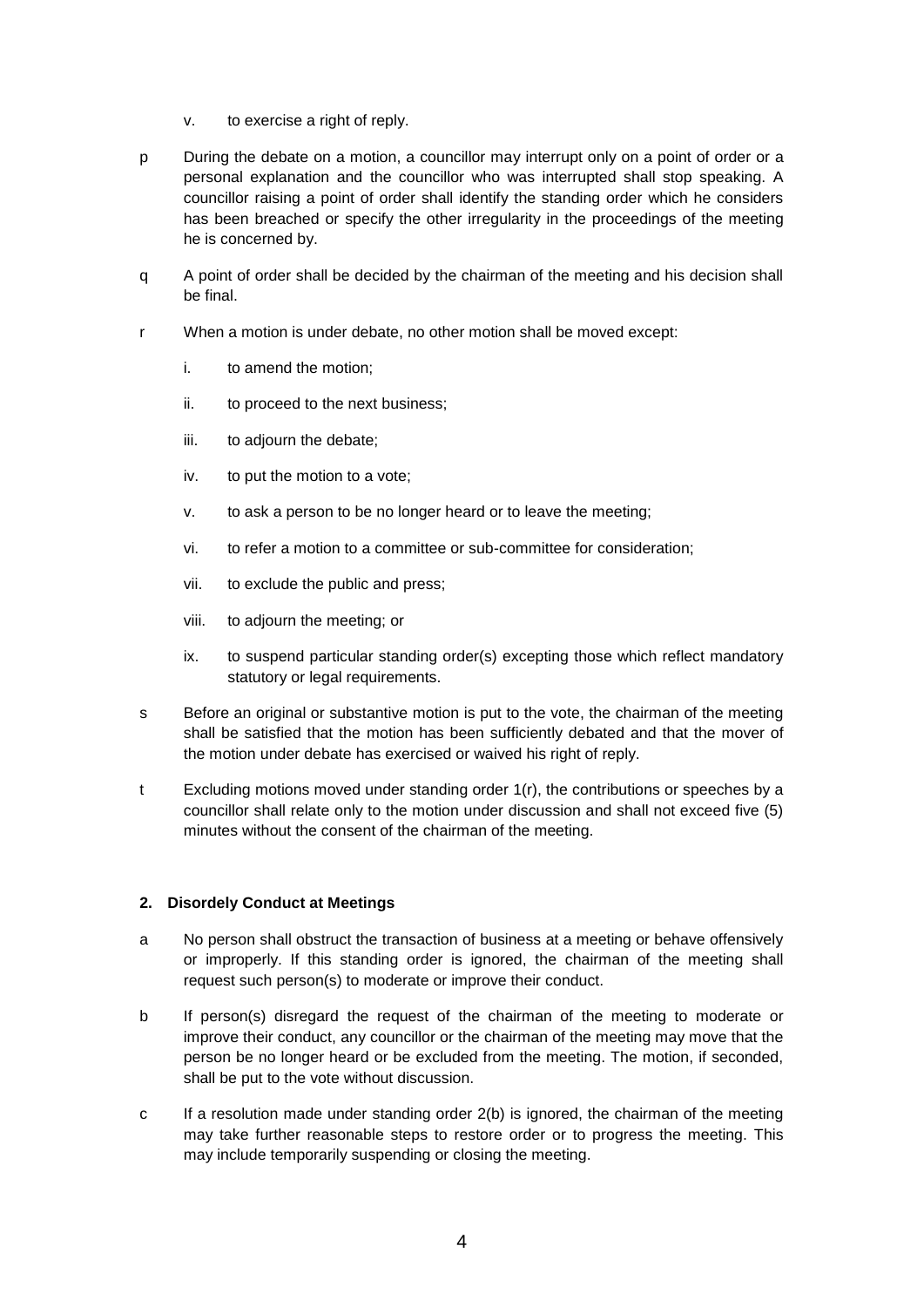#### **3. Meetings Generally**

In respect of a reference in any enactment to a meeting of Borough Green Parish Council, for a period of 12 months from the  $4<sup>th</sup>$  April 2020, as they may determine:

(a) hold such meetings and at such hour and on such days; and

(b) alter the frequency, move or cancel such meetings, without requirement for further notice.

A reference in any enactment to a meeting of the Borough Green Parish Council is not limited to a meeting of persons all of whom, or any of whom, are present in the same place and any reference to a "place" where a meeting is held, or to be held, includes reference to more than one place including electronic, digital or virtual locations such as internet locations, web addresses or conference call telephone numbers.

For the purposes of any such enactment, a member of Borough Green Parish Council (a "member in remote attendance") attends the meeting at any time if all of the conditions in subsection below are satisfied.

Those conditions are that the member in remote attendance is able at that time:

(a) to hear, and where practicable see, and be so heard and, where practicable, be seen by, the other members in attendance,

(b) to hear, and where practicable see, and be so heard and, where practicable, be seen by, any members of the public entitled to attend the meeting in order to exercise a right to speak at the meeting, and

(c) to be so heard and, where practicable, be seen by any other members of the public attending the meeting. Legislation requires that post 2020/2021 lockdown, meetings will be held in a public setting. If the Government directs that meetings will again be held on-line then people attending the meeting via an internet link will have the same rights as those in physical attendance, unless revised legislation dictates otherwise.

In this regulation any reference to a member, or a member of the public or press, attending a meeting includes that person attending by remote access.

The provision made in this regulation applies notwithstanding any prohibition or other restriction contained in the standing orders or any other rules of Borough Green Parish Council governing the meeting and any such prohibition or restriction has no effect.

| <b>Full Council meetings</b> |  |
|------------------------------|--|
| Committee meetings           |  |
| Sub-committee meetings       |  |

a Meetings shall not take place in premises which at the time of the meeting are used for the supply of alcohol, unless no other premises are available free of charge or at a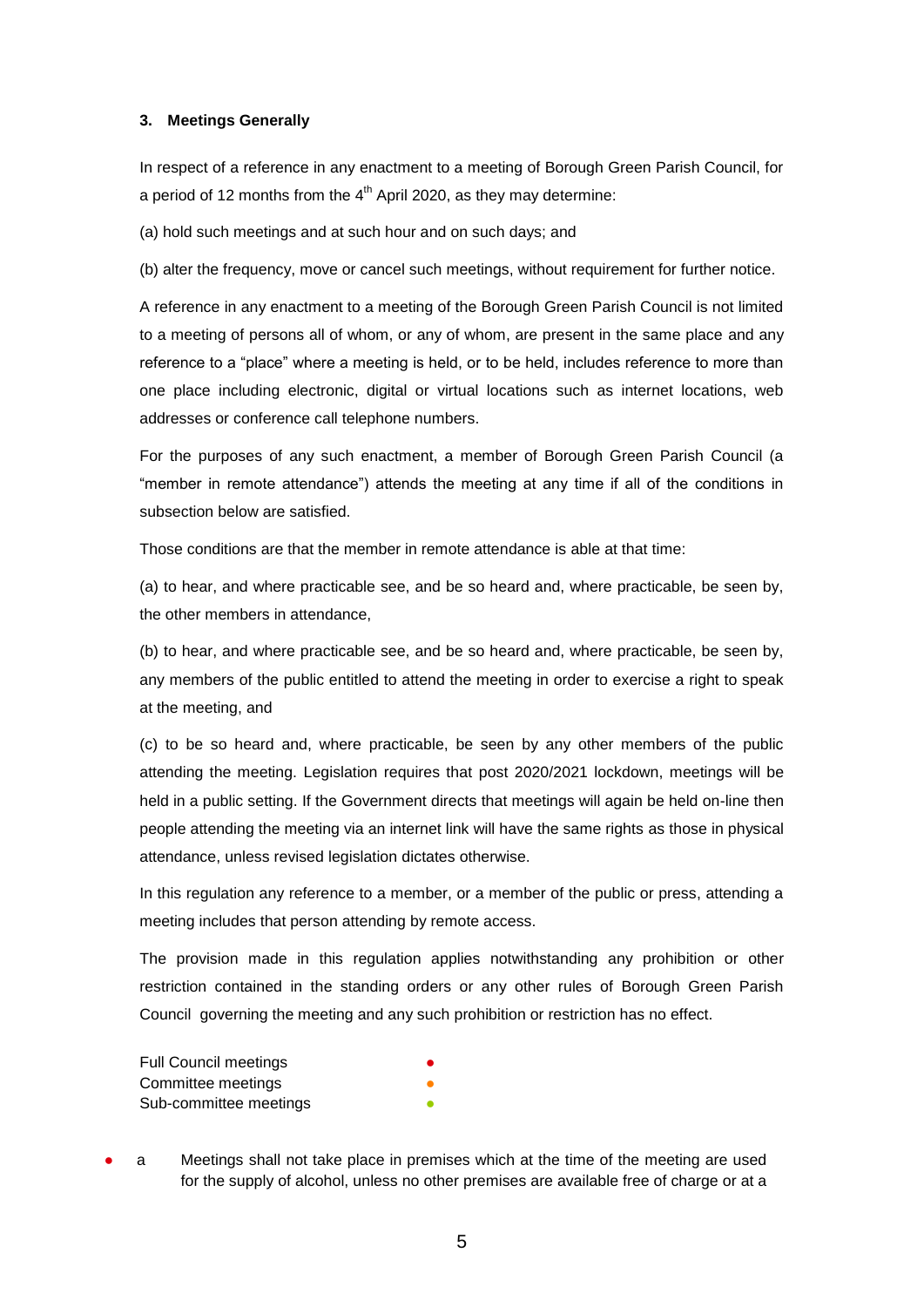reasonable cost.

- b The minimum three clear days for notice of a meeting does not include the day on which notice was issued, the day of the meeting, a Sunday, a day of the Christmas break, a day of the Easter break or of a bank holiday or a day appointed for public thanksgiving or mourning.
- c The minimum three clear days' public notice for a meeting does not include the day on which the notice was issued or the day of the meeting unless the meeting is convened at shorter notice.
- ● d Meetings shall be open to the public unless their presence is prejudicial to the public interest by reason of the confidential nature of the business to be transacted or for other special reasons. The public's exclusion from part or all of a meeting shall be by a resolution which shall give reasons for the public's exclusion.
	- e Members of the public may make representations, answer questions and give evidence at a meeting which they are entitled to attend in respect of the business on the agenda.
	- f The period of time designated for public participation at a meeting in accordance with standing order 3(e) shall not exceed thirty (30) minutes unless directed by the chairman of the meeting.
	- g Subject to standing order 3(f), a member of the public shall not speak for more than five (5) minutes.
	- h In accordance with standing order  $3(e)$ , a question shall not require a response at the meeting nor start a debate on the question. The chairman of the meeting may direct that a written or oral response be given.
	- i A person shall raise his hand when requesting to speak and stand when speaking (except when a person has a disability or is likely to suffer discomfort). The chairman of the meeting may at any time permit a person to be seated when speaking.
	- j A person who speaks at a meeting shall direct his comments to the chairman of the meeting.
	- k Only one person is permitted to speak at a time. If more than one person wants to speak, the chairman of the meeting shall direct the order of speaking.
- ● l Subject to standing order 3(m), a person who attends a meeting is permitted to report on the meeting whilst the meeting is open to the public. To "report" means to film, photograph, make an audio recording of meeting proceedings, use any other means for enabling persons not present to see or hear the meeting as it takes place or later or to report or to provide oral or written commentary about the meeting so that the report or commentary is available as the meeting takes place or later to persons not present.
- ● m A person present at a meeting may not provide an oral report or oral commentary about a meeting as it takes place without permission.
- ● n The press shall be provided with reasonable facilities for the taking of their report of all or part of a meeting at which they are entitled to be present.
- o Subject to standing orders which indicate otherwise, anything authorised or required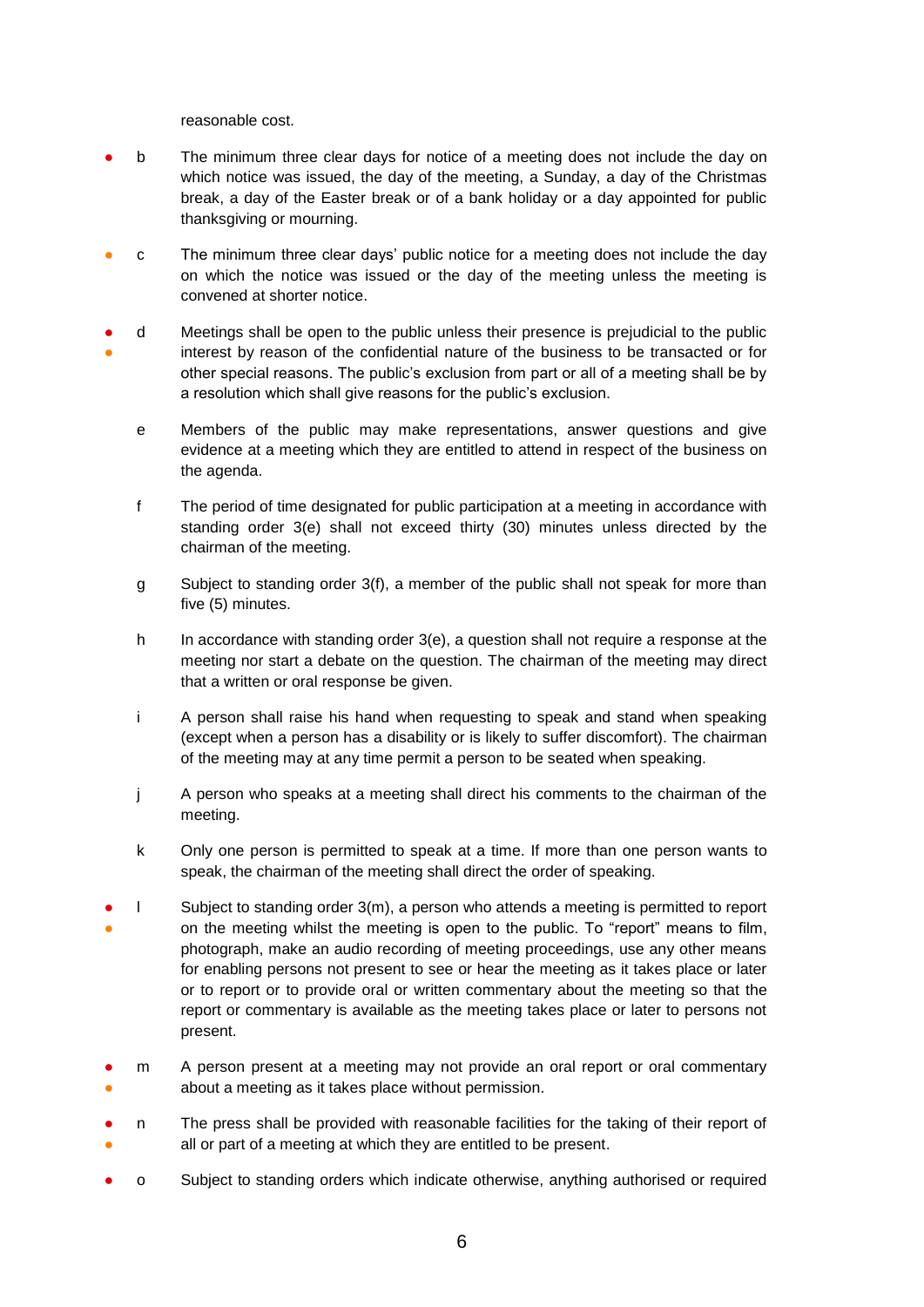to be done by, to or before the Chairman of the Council may in his absence be done by, to or before the Vice-Chairman of the Council (if there is one).

- p The Chairman of the Council, if present, shall preside at a meeting. If the Chairman is absent from a meeting, the Vice-Chairman of the Council (if there is one) if present, shall preside. If both the Chairman and the Vice-Chairman are absent from a meeting, a councillor as chosen by the councillors present at the meeting shall preside at the meeting.
- ● q Subject to a meeting being quorate, all questions at a meeting shall be decided by a majority of the councillors and non-councillors with voting rights present and voting.
- ●
- ● ● r The chairman of a meeting may give an original vote on any matter put to the vote, and in the case of an equality of votes may exercise his casting vote whether or not he gave an original vote.

*See standing orders 5(h) and (i) for the different rules that apply in the election of the Chairman of the Council at the annual meeting of the Council.*

- s Unless standing orders provide otherwise, voting on a question shall be by a show of hands. At the request of a councillor, the voting on any question shall be recorded so as to show whether each councillor present and voting gave his vote for or against that question. Such a request shall be made before moving on to the next item of business on the agenda.
	- t The minutes of a meeting shall include an accurate record of the following:
		- i. the time and place of the meeting;
		- ii. the names of councillors who are present and the names of councillors who are absent;
		- iii. interests that have been declared by councillors and non-councillors with voting rights;
		- iv. the grant of dispensations (if any) to councillors and non-councillors with voting rights:
		- v. whether a councillor or non-councillor with voting rights left the meeting when matters that they held interests in were being considered;
		- vi. if there was a public participation session; and
		- vii. the resolutions made.
- ● ● u A councillor or a non-councillor with voting rights who has a disclosable pecuniary interest or another interest as set out in the Council's code of conduct in a matter being considered at a meeting is subject to statutory limitations or restrictions under the code on his right to participate and vote on that matter.
- v No business may be transacted at a meeting unless at least one-third of the whole number of members of the Council are present and in no case shall the quorum of a meeting be less than three.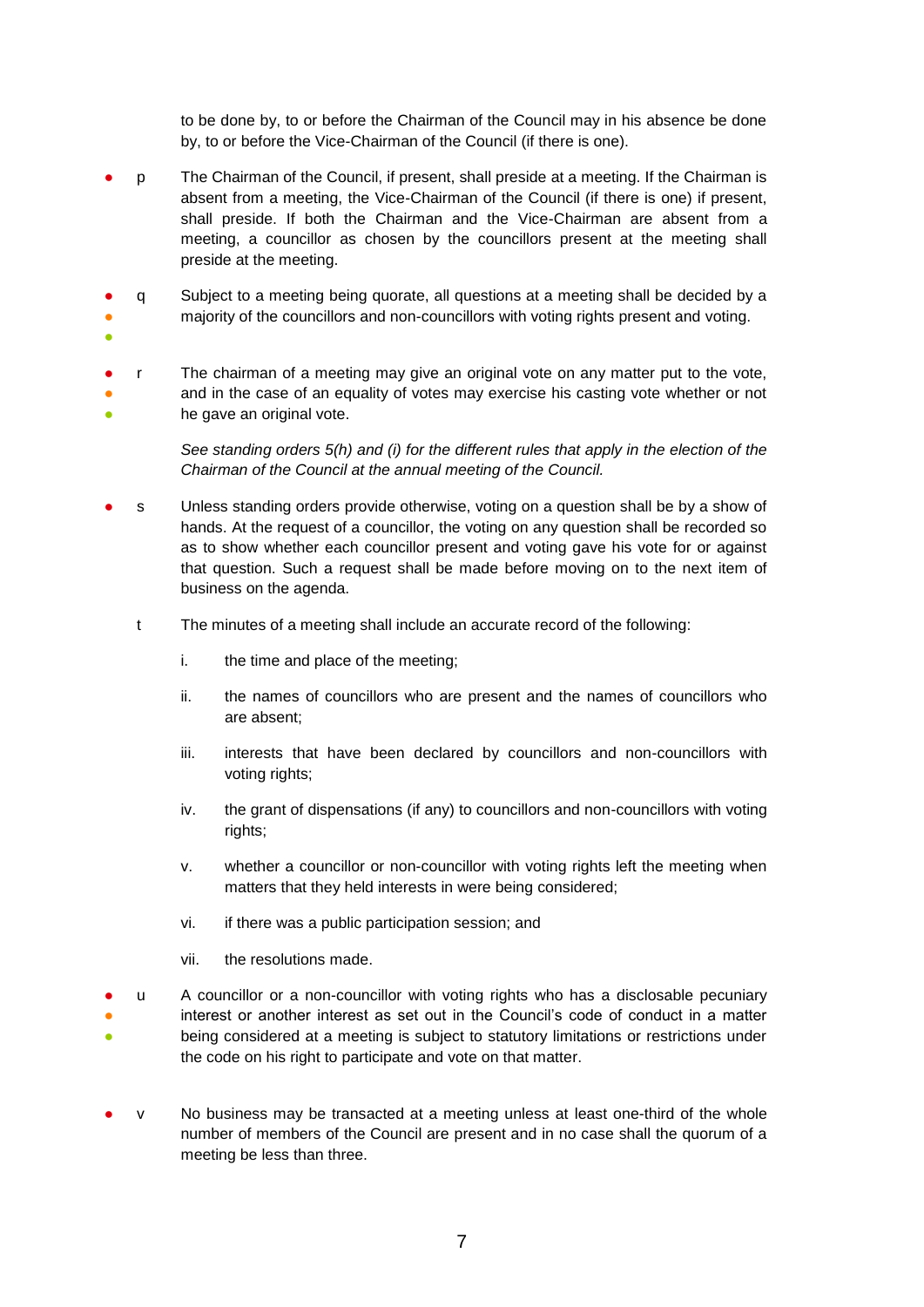#### *See standing order 4d(viii) for the quorum of a committee or sub-committee meeting.*

- ● ● w If a meeting is or becomes inquorate no business shall be transacted and the meeting shall be closed. The business on the agenda for the meeting shall be adjourned to another meeting.
	- x A meeting shall not exceed a period of three (3) hours, unless extended by the Chairman.
	- y (i) In accordance with the Local Government Audit & Accountability Act 2014, photographing, recording, broadcasting or transmitting the proceedings of the meeting is permitted by any means, excluding audible commentary which is forbidden. Whilst those attending meetings are deemed to have consented to filming, recording and broadcasting, those exercising the rights to film, record or broadcast must respect the rights of other people under the Data Protection Acts 1998 and 2018. Any person or organisation choosing to film, record or broadcast the meeting is responsible for any claims or other liability from them doing so.

(ii) Meetings will be held with the authority of the Local Authorities and Police and Crime Panels Regulations 2020 No. 392. There will be no period for public consultation but written submissions can be made and will be circulated and discussed.

#### **4. Committees and Sub-Committees**

- a Unless the Council determines otherwise, a committee may appoint a sub-committee whose terms of reference and members shall be determined by the committee.
- b The members of a committee may include non-councillors unless it is a committee which regulates and controls the finances of the Council.
- c Unless the Council determines otherwise, all the members of an advisory committee and a sub-committee of the advisory committee may be non-councillors.
- d The Council may appoint standing committees or other committees as may be necessary, and:
	- i. shall determine their terms of reference;
	- ii. shall determine the number and time of the ordinary meetings of a standing committee up until the date of the next annual meeting of the Council;
	- iii. shall permit a committee, other than in respect of the ordinary meetings of a committee, to determine the number and time of its meetings;
	- iv. shall, subject to standing orders 4(b) and (c), appoint and determine the terms of office of members of such a committee;
	- v. may, subject to standing orders 4(b) and (c), appoint and determine the terms of office of the substitute members to a committee whose role is to replace the ordinary members at a meeting of a committee if the ordinary members of the committee confirm to the Proper Officer three (3) days before the meeting that they are unable to attend;
	- vi. shall, after it has appointed the members of a standing committee, appoint the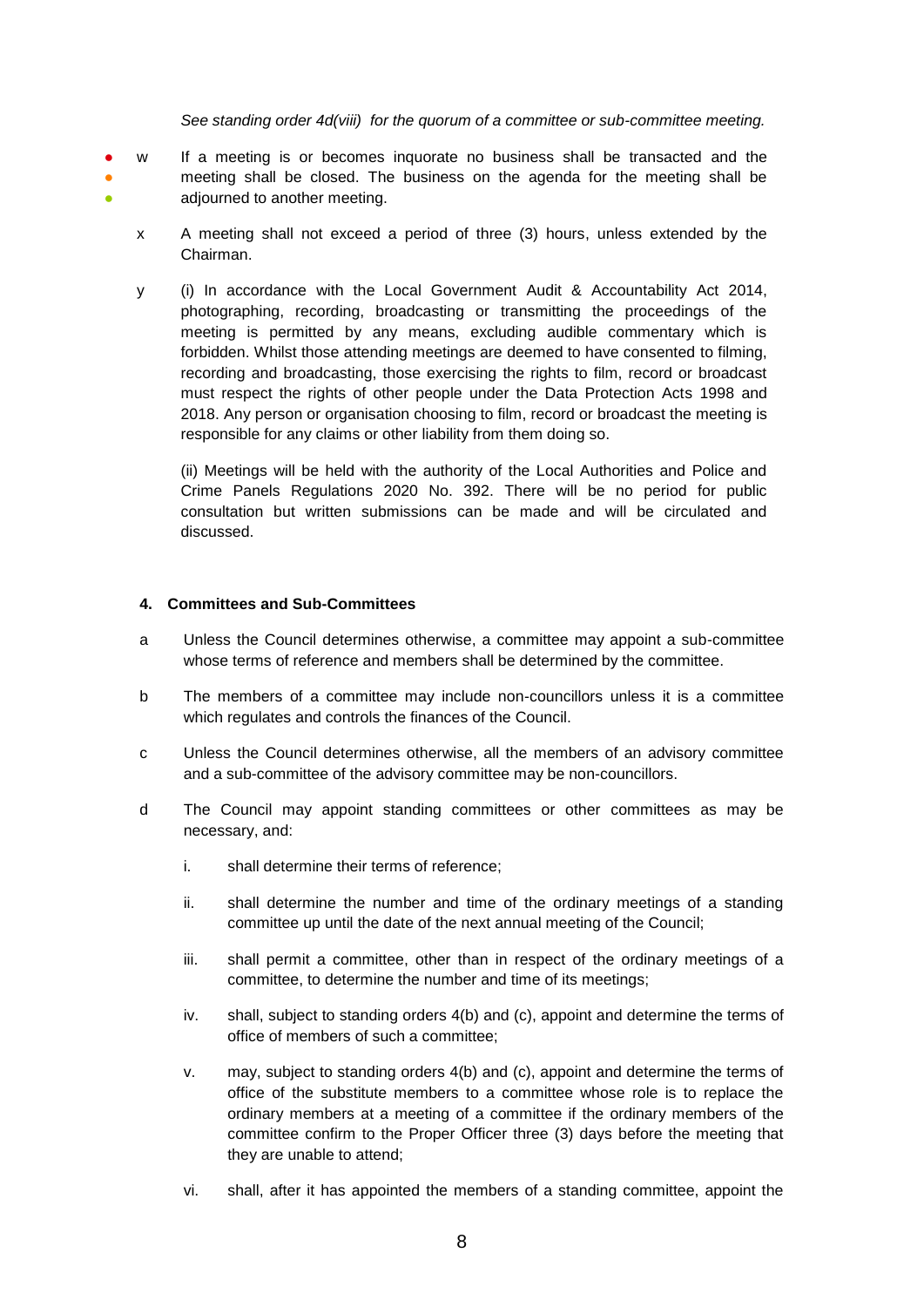chairman of the standing committee;

- vii. shall permit a committee other than a standing committee, to appoint its own chairman at the first meeting of the committee;
- viii. shall determine the place, notice requirements and quorum for a meeting of a committee and a sub-committee which, in both cases, shall be no less than three;
- ix. shall determine if the public may participate at a meeting of a committee;
- x. shall determine if the public and press are permitted to attend the meetings of a sub-committee and also the advance public notice requirements, if any, required for the meetings of a sub-committee;
- xi. shall determine if the public may participate at a meeting of a sub-committee that they are permitted to attend; and
- xii. may dissolve a committee or a sub-committee.

# **5. Ordinary Council Meetings**

Where an appointment would otherwise be made or require to be made at an annual meeting of Borough Green Parish Council, such appointment continues until the next annual meeting of the authority or until such time as that Borough Green Parish Council may determine.

Any reference to being "present" at a meeting refers to physical attendance. Any reference to a "place" where a meeting is held, or to be held, refers to a physical location and address. If the Government permits that meetings should be held on-line again due to a national emergency then "present" will include those with remote access and "place" will include electronic, digital or virtual locations such as internet locations, web addresses or conference call telephone numbers;

- a In an election year, the annual meeting of the Council shall be held on or within 14 days following the day on which the councillors elected take office.
- b In a year which is not an election year, the annual meeting of the Council shall be held on such day in May as the Council decides.
- c If no other time is fixed, the annual meeting of the Council shall take place at 8.00pm.
- d In addition to the annual meeting of the Council, at least three other ordinary meetings shall be held in each year on such dates and times as the Council decides.
- e The first business conducted at the annual meeting of the Council shall be the election of the Chairman and Vice-Chairman of the Council.
- f The Chairman of the Council, unless he has resigned or becomes disqualified, shall continue in office and preside at the annual meeting until his successor is elected at the next annual meeting of the Council.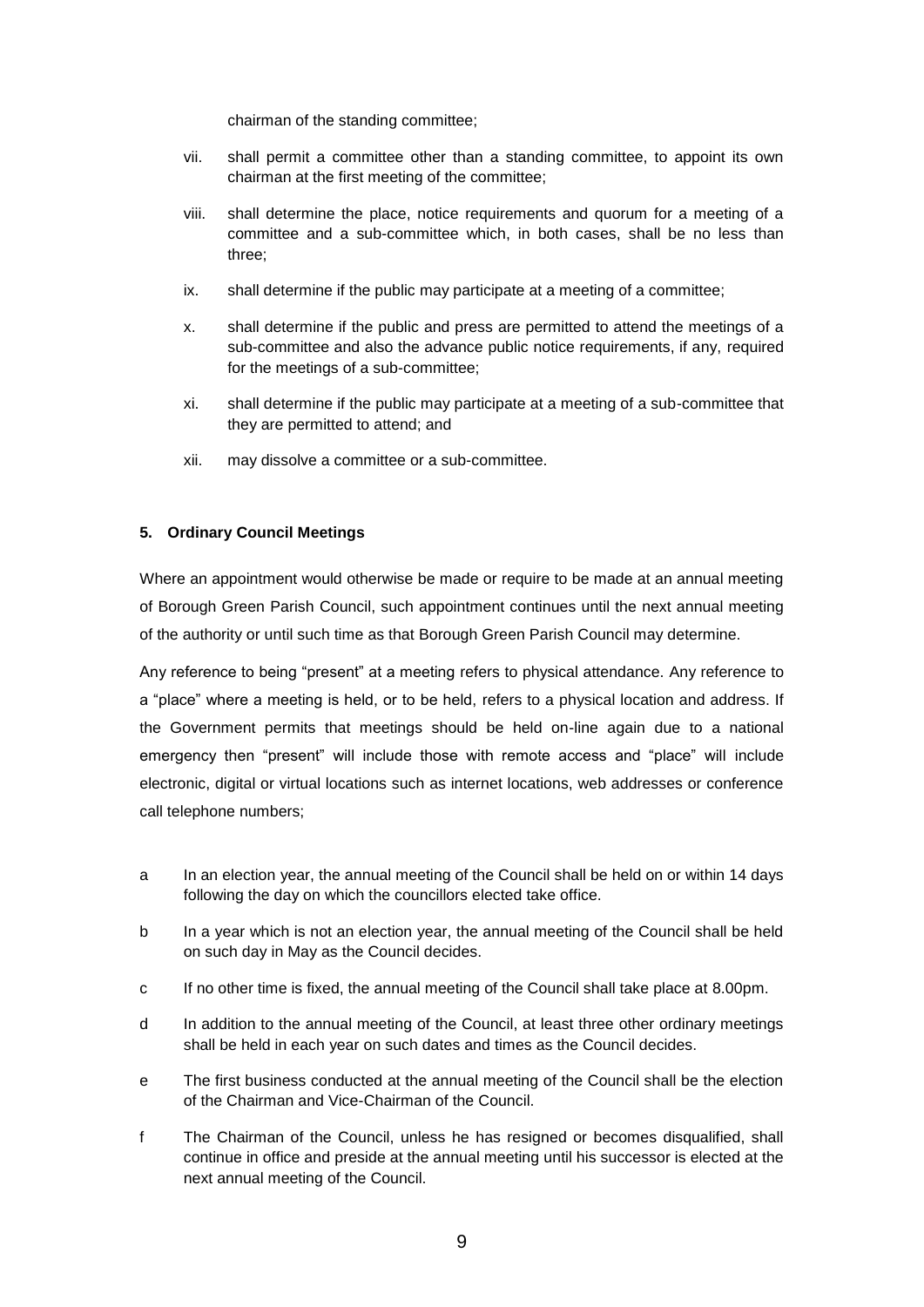- g The Vice-Chairman of the Council, unless he resigns or becomes disqualified, shall hold office until immediately after the election of the Chairman of the Council at the next annual meeting of the Council.
- h In an election year, if the current Chairman of the Council has not been re-elected as a member of the Council, he shall preside at the annual meeting until a successor Chairman of the Council has been elected. The current Chairman of the Council shall not have an original vote in respect of the election of the new Chairman of the Council but shall give a casting vote in the case of an equality of votes.
- i In an election year, if the current Chairman of the Council has been re-elected as a member of the Council, he shall preside at the annual meeting until a new Chairman of the Council has been elected. He may exercise an original vote in respect of the election of the new Chairman of the Council and shall give a casting vote in the case of an equality of votes.
- j Following the election of the Chairman of the Council and Vice-Chairman of the Council at the annual meeting, the business shall include:
	- i. In an election year, delivery by the Chairman of the Council and councillors of their acceptance of office forms unless the Council resolves for this to be done at a later date. In a year which is not an election year, delivery by the Chairman of the Council of his acceptance of office form unless the Council resolves for this to be done at a later date;
	- ii. Confirmation of the accuracy of the minutes of the last meeting of the Council;
	- iii. Receipt of the minutes of the last meeting of a committee;
	- iv. Consideration of the recommendations made by a committee;
	- v. Review of delegation arrangements to committees, sub-committees, staff and other local authorities;
	- vi. Review of the terms of reference for committees;
	- vii. Appointment of members to existing committees;
	- viii. Appointment of any new committees in accordance with standing order 4;
	- ix. Review and adoption of appropriate standing orders and financial regulations;
	- x. Review of arrangements (including legal agreements) with other local authorities, not-for-profit bodies and businesses.
	- xi. Review of representation on or work with external bodies and arrangements for reporting back;
	- xii. In an election year, to make arrangements with a view to the Council becoming eligible to exercise the general power of competence in the future;
	- xiii. Review of inventory of land and other assets including buildings and office equipment;
	- xiv. Confirmation of arrangements for insurance cover in respect of all insurable risks;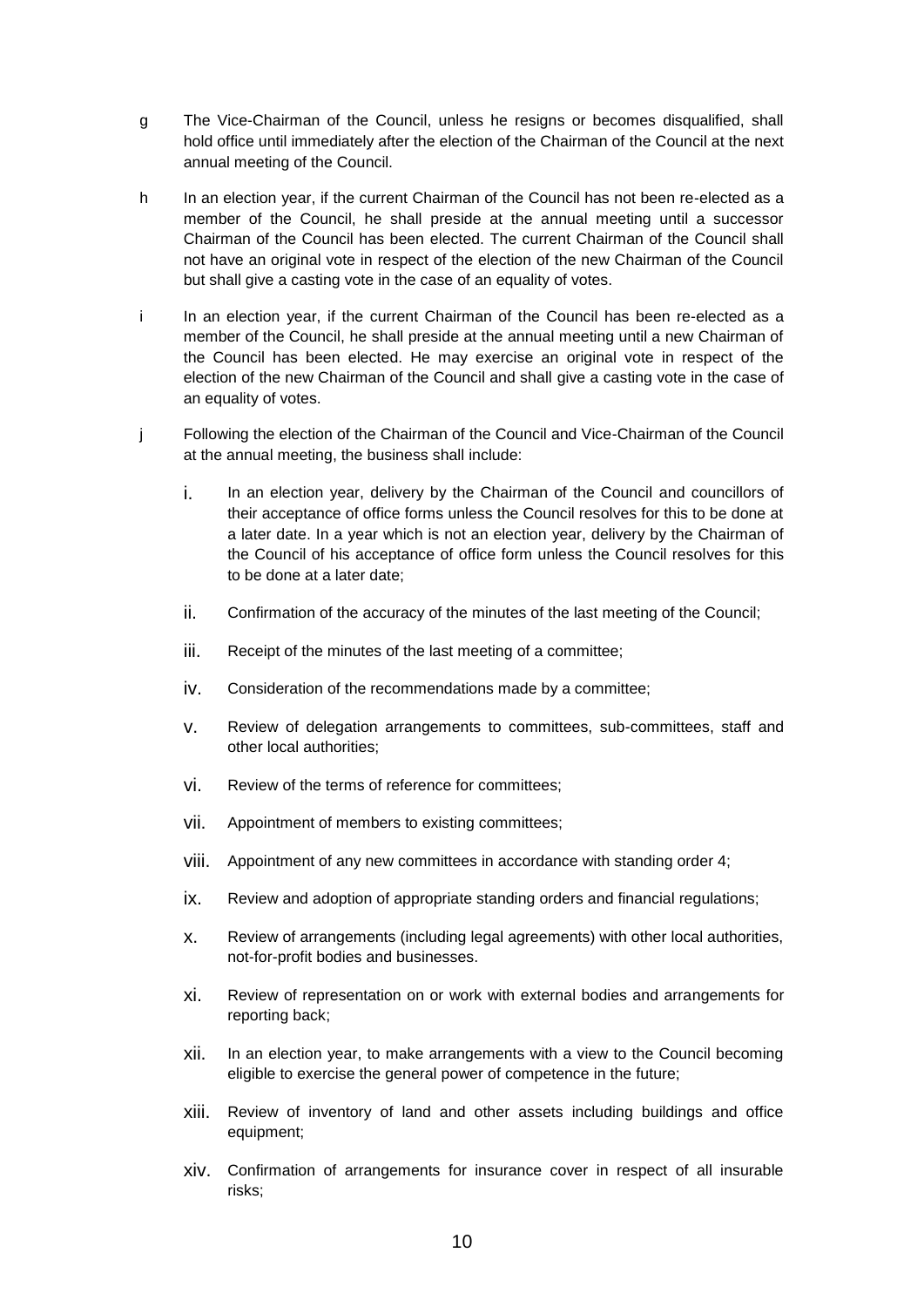- xv. Review of the Council's and/or staff subscriptions to other bodies;
- xvi. Review of the Council's complaints procedure;
- xvii. Review of the Council's policies, procedures and practices in respect of its obligations under freedom of information and data protection legislation (*see also standing orders 11, 20 and 21*);
- xviii. Review of the Council's policy for dealing with the press/media;
- xix. Review of the Council's employment policies and procedures;
- xx. Review of the Council's expenditure incurred under s.137 of the Local Government Act 1972 or the general power of competence.
- xxi. Determining the time and place of ordinary meetings of the Council up to and including the next annual meeting of the Council.

#### **6. Extraordinary Meetings of the Council, Committees and Sub-Committees**

- a The Chairman of the Council may convene an extraordinary meeting of the Council at any time.
- b If the Chairman of the Council does not call an extraordinary meeting of the Council within seven days of having been requested in writing to do so by two councillors, any two councillors may convene an extraordinary meeting of the Council. The public notice giving the time, place and agenda for such a meeting shall be signed by the two councillors.
- c The chairman of a committee [or a sub-committee] may convene an extraordinary meeting of the committee [or the sub-committee] at any time.
- d If the chairman of a committee [or a sub-committee] does not call an extraordinary meeting within seven (7) days of having been requested to do so by two (2) members of the committee [or the sub-committee], any two (2) members of the committee [or the sub-committee] may convene an extraordinary meeting of the committee [or a subcommittee].

#### **7. Previous Resolutions**

- a A resolution shall not be reversed within six months except either by a special motion, which requires written notice by at least ( 2 ) councillors to be given to the Proper Officer in accordance with standing order 9, or by a motion moved in pursuance of the recommendation of a committee or a sub-committee.
- b When a motion moved pursuant to standing order 7(a) has been disposed of, no similar motion may be moved for a further six months.

#### **8. Voting on Appointments**

a Where more than two persons have been nominated for a position to be filled by the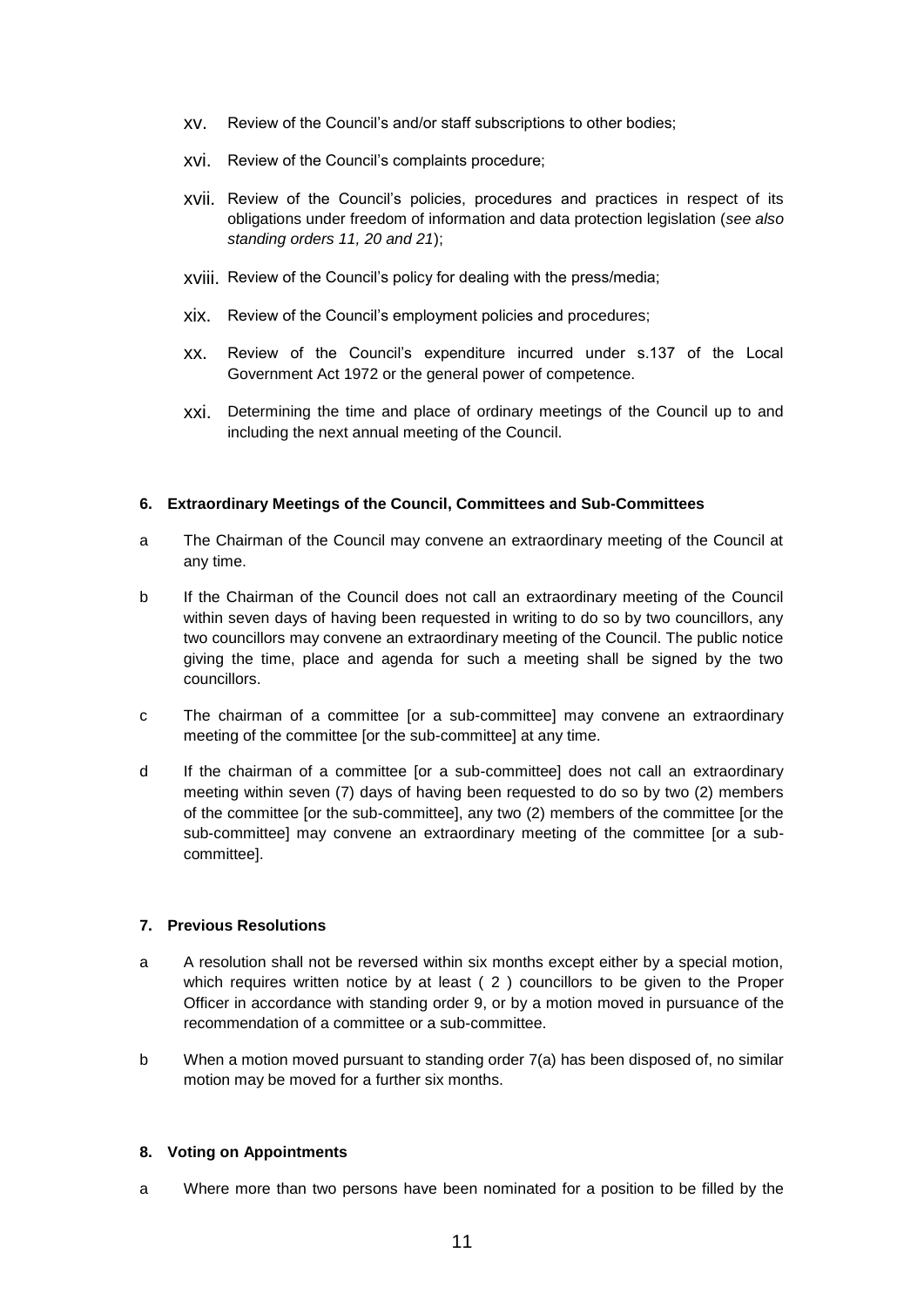Council and none of those persons has received an absolute majority of votes in their favour, the name of the person having the least number of votes shall be struck off the list and a fresh vote taken. This process shall continue until a majority of votes is given in favour of one person. A tie in votes may be settled by the casting vote exercisable by the chairman of the meeting.

# **9. Motions for a Meeting that Require Written Notice to the Proper Officer**

- a A motion shall relate to the responsibilities of the meeting for which it is tabled and in any event shall relate to the performance of the Council's statutory functions, powers and obligations or an issue which specifically affects the Council's area or its residents.
- b No motion may be moved at a meeting unless it is on the agenda and the mover has given written notice of its wording to the Proper Officer at least three (3) clear days before the meeting. Clear days do not include the day of the notice or the day of the meeting.
- c The Proper Officer may, before including a motion on the agenda received in accordance with standing order 9(b), correct obvious grammatical or typographical errors in the wording of the motion.
- d If the Proper Officer considers the wording of a motion received in accordance with standing order 9(b) is not clear in meaning, the motion shall be rejected until the mover of the motion resubmits it, so that it can be understood, in writing, to the Proper Officer at least three (3) clear days before the meeting.
- e If the wording or subject of a proposed motion is considered improper, the Proper Officer shall consult with the chairman of the forthcoming meeting or, as the case may be, the councillors who have convened the meeting, to consider whether the motion shall be included in the agenda or rejected.
- f The decision of the Proper Officer as to whether or not to include the motion on the agenda shall be final.
- g Motions received shall be recorded and numbered in the order that they are received.
- h Motions rejected shall be recorded with an explanation by the Proper Officer of the reason for rejection.

# **10. Motions at a Meeting that Do Not Require Written Notice**

- a The following motions may be moved at a meeting without written notice to the Proper Officer:
	- i. to correct an inaccuracy in the draft minutes of a meeting;
	- ii. to move to a vote;
	- iii. to defer consideration of a motion;
	- iv. to refer a motion to a particular committee or sub-committee;
	- v. to appoint a person to preside at a meeting;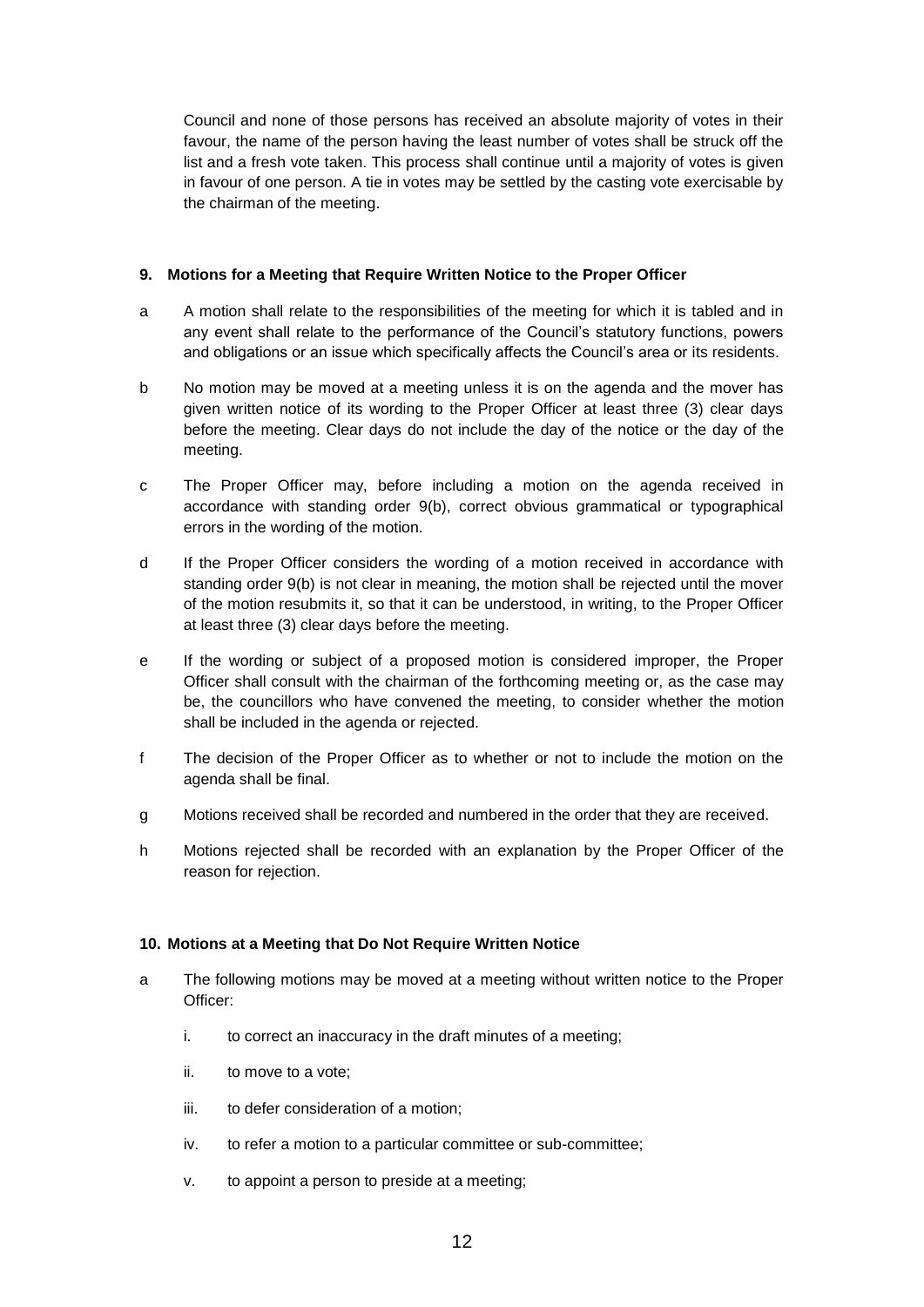- vi. to change the order of business on the agenda;
- vii. to proceed to the next business on the agenda;
- viii. to require a written report;
- ix. to appoint a committee or sub-committee and their members;
- x. to extend the time limits for speaking;
- xi. to exclude the press and public from a meeting in respect of confidential or other information which is prejudicial to the public interest;
- xii. to not hear further from a councillor or a member of the public;
- xiii. to exclude a councillor or member of the public for disorderly conduct;
- xiv. to temporarily suspend the meeting;
- xv. to suspend a particular standing order (unless it reflects mandatory statutory or legal requirements);
- xvi. to adjourn the meeting; or
- xvii. to close the meeting.

#### **11. Management of Information**

*See also standing order 20.*

- a The Council shall have in place and keep under review, technical and organisational measures to keep secure information (including personal data) which it holds in paper and electronic form. Such arrangements shall include deciding who has access to personal data and encryption of personal data.
- b The Council shall have in place, and keep under review, policies for the retention and safe destruction of all information (including personal data) which it holds in paper and electronic form. The Council's retention policy shall confirm the period for which information (including personal data) shall be retained or if this is not possible the criteria used to determine that period (e.g. the Limitation Act 1980).
- c The agenda, papers that support the agenda and the minutes of a meeting shall not disclose or otherwise undermine confidential information or personal data without legal justification.
- d Councillors, staff, the Council's contractors and agents shall not disclose confidential information or personal data without legal justification.

#### **12. Draft Minutes**

| <b>Full Council meetings</b> |  |
|------------------------------|--|
| Committee meetings           |  |
| Sub-committee meetings       |  |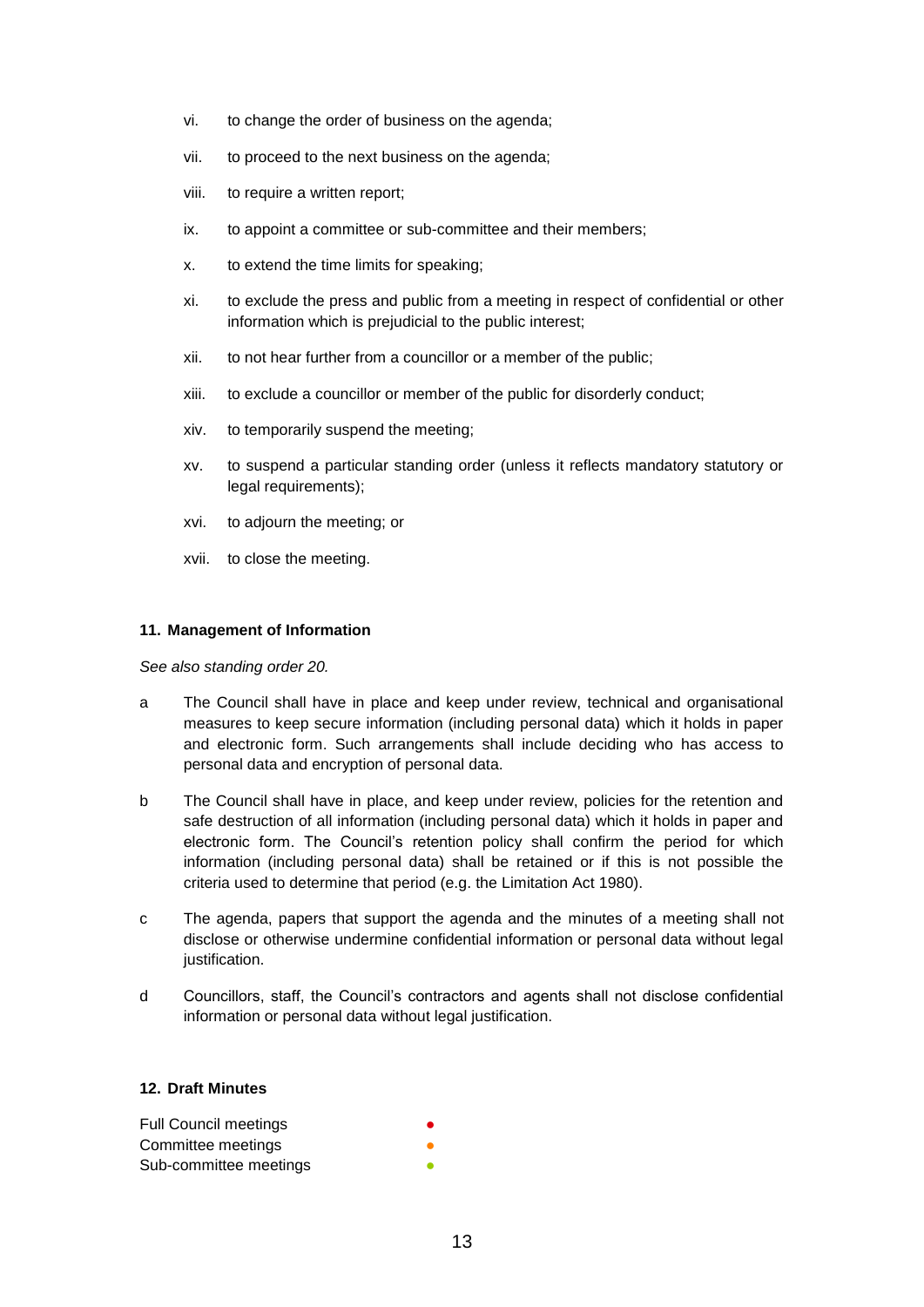- a If the draft minutes of a preceding meeting have been served on councillors with the agenda to attend the meeting at which they are due to be approved for accuracy, they shall be taken as read.
- b There shall be no discussion about the draft minutes of a preceding meeting except in relation to their accuracy. A motion to correct an inaccuracy in the draft minutes shall be moved in accordance with standing order 10(a)(i).
- c The accuracy of draft minutes, including any amendment(s) made to them, shall be confirmed by resolution and shall be signed by the chairman of the meeting and stand as an accurate record of the meeting to which the minutes relate.
- d If the chairman of the meeting does not consider the minutes to be an accurate record of the meeting to which they relate, he shall sign the minutes and include a paragraph in the following terms or to the same effect:

"The chairman of this meeting does not believe that the minutes of the meeting of the  $(x)$  held on [date] in respect of  $(x)$  were a correct record but his view was not upheld by the meeting and the minutes are confirmed as an accurate record of the proceedings."

- ● ● e If the Council's gross annual income or expenditure (whichever is higher) does not exceed £25,000, it shall publish draft minutes on a website which is publicly accessible and free of charge not later than one month after the meeting has taken place.
	- f Subject to the publication of draft minutes in accordance with standing order 12(e) and standing order 20(a) and following a resolution which confirms the accuracy of the minutes of a meeting, the draft minutes or recordings of the meeting for which approved minutes exist shall be destroyed.

# **13. Code of Conduct:- Dispensations**

*See also standing order 3(u).* 

- a All councillors and non-councillors with voting rights shall observe the code of conduct adopted by the Council.
- b Unless he has been granted a dispensation, a councillor or non-councillor with voting rights shall withdraw from a meeting when it is considering a matter in which he has a disclosable pecuniary interest. He may return to the meeting after it has considered the matter in which he had the interest. This is a legal requirement, the councillor/noncouncillor does not have the option to choose to remain.
- c Unless he has been granted a dispensation, a councillor or non-councillor with voting rights shall withdraw from a meeting when it is considering a matter in which he has another interest if so required by the Council's code of conduct. He may return to the meeting after it has considered the matter in which he had the interest.
- d Dispensation requests shall be in writing and submitted to the Proper Officer as soon as possible before the meeting, or failing that, at the start of the meeting for which the dispensation is required.
- e A decision as to whether to grant a dispensation shall be made by the Proper Officer.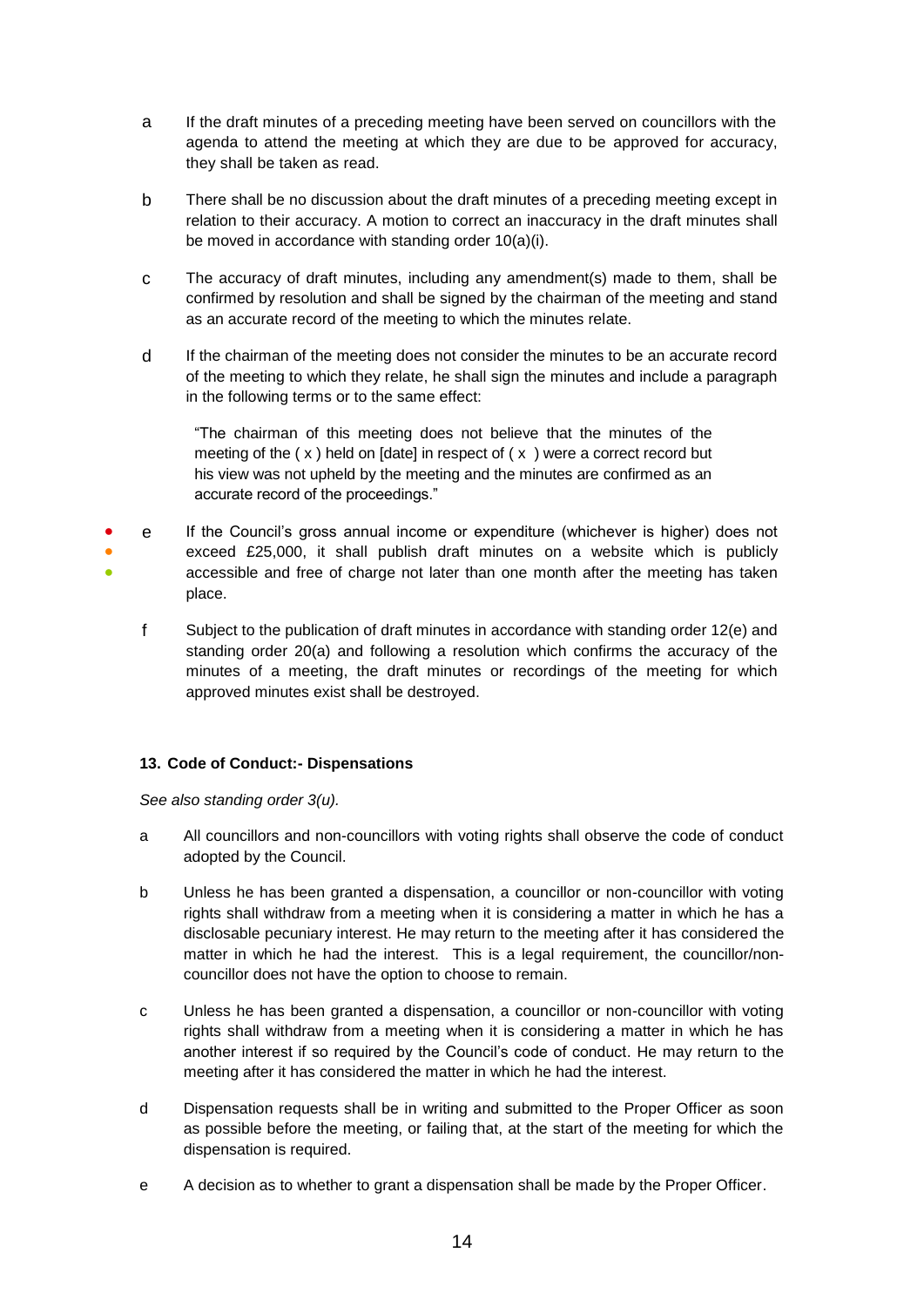- f A dispensation request shall confirm:
	- i. the description and the nature of the disclosable pecuniary interest or other interest to which the request for the dispensation relates;
	- ii. whether the dispensation is required to participate at a meeting in a discussion only or a discussion and a vote;
	- iii. the date of the meeting or the period (not exceeding four years) for which the dispensation is sought; and
	- iv. an explanation as to why the dispensation is sought.
- g Subject to standing orders 13(d) and (f), a dispensation request shall be considered by the Proper Officer at the beginning of the meeting of the Council, or committee or subcommittee for which the dispensation is required.
- h A dispensation may be granted in accordance with standing order 13(e) if having regard to all relevant circumstances any of the following apply:
	- i. without the dispensation the number of persons prohibited from participating in the particular business would be so great a proportion of the meeting transacting the business as to impede the transaction of the business;
	- ii. granting the dispensation is in the interests of persons living in the Council's area; or
	- iii. it is otherwise appropriate to grant a dispensation.

# **14. Code of Conduct: Complaints**

- a Upon notification by the District or Unitary Council that it is dealing with a complaint that a councillor or non-councillor with voting rights has breached the Council's code of conduct, the Proper Officer shall, subject to standing order 11, report this to the Council.
- b Where the notification in standing order 14(a) relates to a complaint made by the Proper Officer, the Proper Officer shall notify the Chairman of Council of this fact, and the Chairman shall nominate another staff member to assume the duties of the Proper Officer in relation to the complaint until it has been determined and the Council has agreed what action, if any, to take in accordance with standing order 14(d).
- c The Council may:
	- i. provide information or evidence where such disclosure is necessary to investigate the complaint or is a legal requirement;
	- ii. seek information relevant to the complaint from the person or body with statutory responsibility for investigation of the matter;
- d Upon notification by the Borough Council that a councillor or non-councillor with voting rights has breached the Council's code of conduct, the Council shall consider what, if any, action to take. Such action excludes disqualification or suspension from office.
- e A complaint received by the Council will be assessed by the Council and, where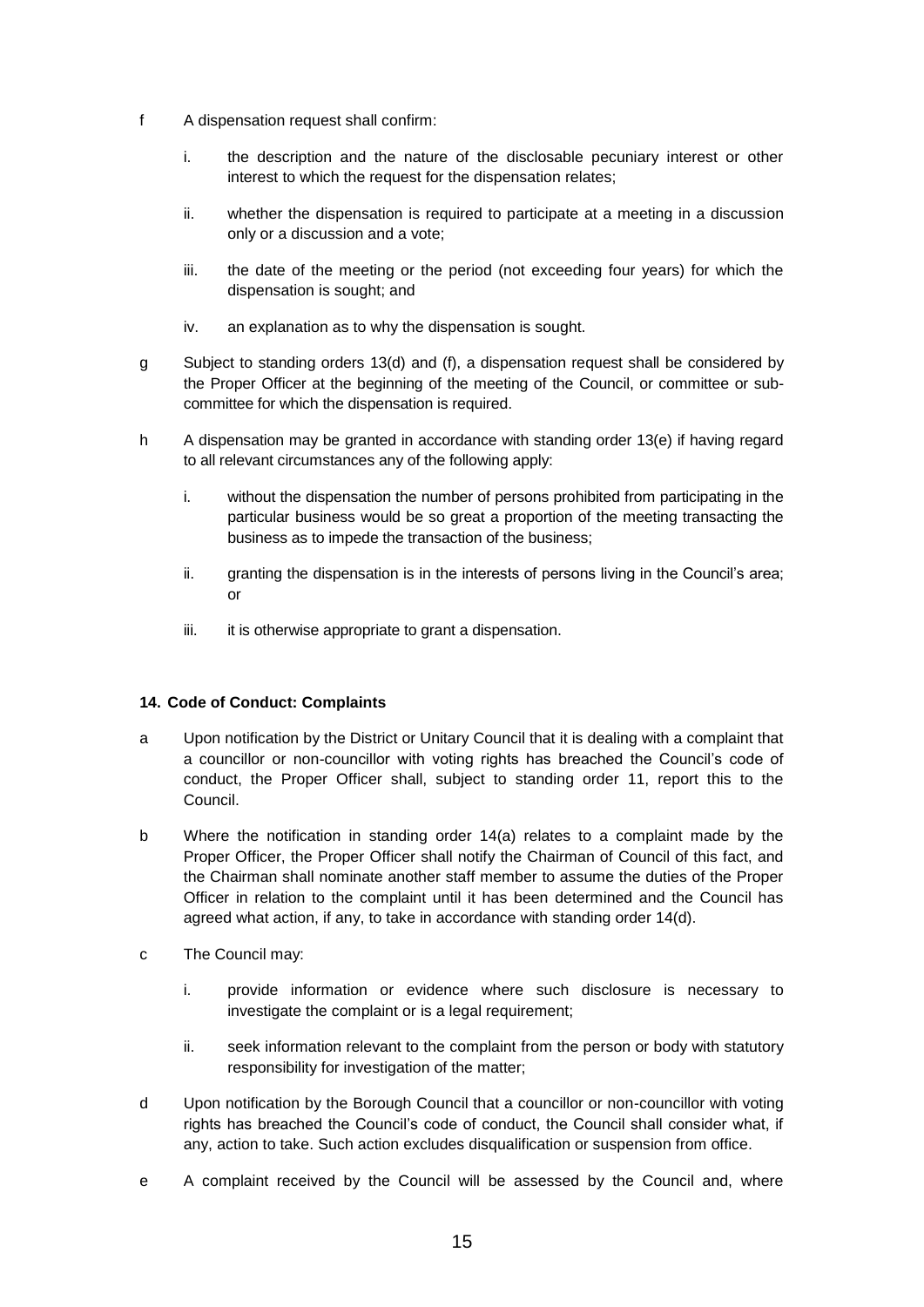applicable, will be referred to TMBC Monitoring Officer.

### **15. Proper Officer**

- a The Proper Officer shall be either (i) the clerk or (ii) other staff member(s) nominated by the Council to undertake the work of the Proper Officer when the Proper Officer is absent.
- b The Proper Officer shall:
	- i. at least three clear days before a meeting of the council, a committee or a subcommittee,
		- serve on councillors by delivery or post at their residences or by email authenticated in such manner as the Proper Officer thinks fit, a signed summons confirming the time, place and the agenda (provided the councillor has consented to service by email), and
		- Provide, in a conspicuous place, public notice of the time, place and agenda (provided that the public notice with agenda of an extraordinary meeting of the Council convened by councillors is signed by them).

*See standing order 3(b) for the meaning of clear days for a meeting of a full council and standing order 3(c) for the meaning of clear days for a meeting of a committee;*

- ii. subject to standing order 9, include on the agenda all motions in the order received unless a councillor has given written notice at least three (3) days before the meeting confirming his withdrawal of it;
- iii. convene a meeting of the Council for the election of a new Chairman of the Council, occasioned by a casual vacancy in his office;
- iv. facilitate inspection of the minute book by local government electors;
- v. receive and retain copies of byelaws made by other local authorities;
- vi. hold acceptance of office forms from councillors;
- vii. hold a copy of every councillor's register of interests;
- viii. assist with responding to requests made under freedom of information legislation and rights exercisable under data protection legislation, in accordance with the Council's relevant policies and procedures;
- ix. liaise, as appropriate, with the Council's Data Protection Officer (if there is one);
- x. receive and send general correspondence and notices on behalf of the Council except where there is a resolution to the contrary;
- xi. assist in the organisation of, storage of, access to, security of and destruction of information held by the Council in paper and electronic form subject to the requirements of data protection and freedom of information legislation and other legitimate requirements (e.g. the Limitation Act 1980);
- xii. arrange for legal deeds to be executed;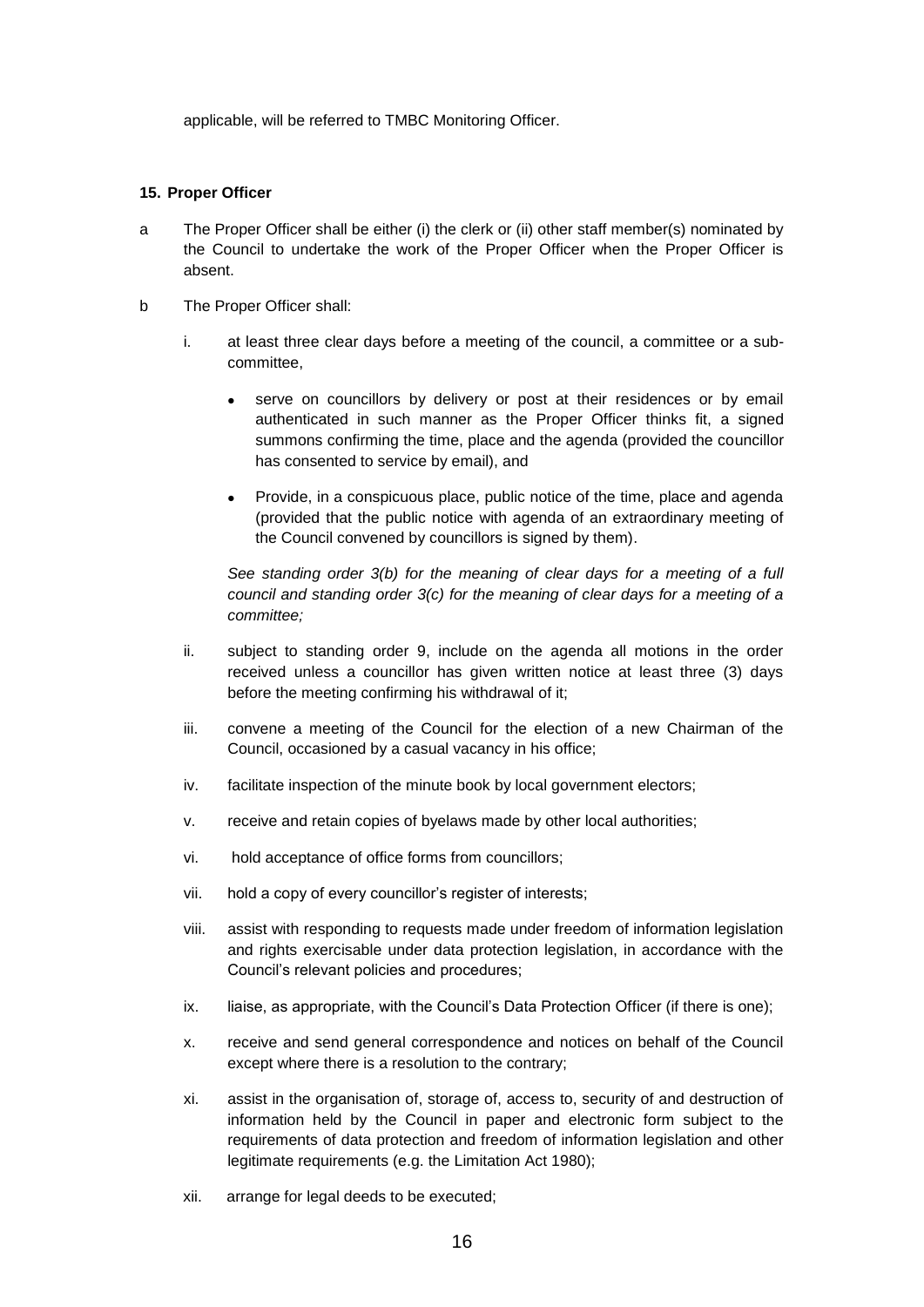(*see also standing order 23);*

- xiii. arrange or manage the prompt authorisation, approval, and instruction regarding any payments to be made by the Council in accordance with its financial regulations;
- xiv. record every planning application notified to the Council and the Council's response to the local planning authority in a book for such purpose;
- xv. refer a planning application received by the Council to the Chairman or in his absence Vice-Chairman of the Planning Committee within two working days of receipt to facilitate an extraordinary meeting if the nature of a planning application requires consideration before the next ordinary meeting of the Council;
- xvi. manage access to information about the Council via the publication scheme.

# **16. RFO: Responsible Financial Officer**

a The Council shall appoint appropriate staff member(s) to undertake the work of the Responsible Financial Officer when the Responsible Financial Officer is absent.

# **17. Accounts and Accounting Statements**

- a "Proper practices" in standing orders refer to the most recent version of "Governance and Accountability for Local Councils – a Practitioners' Guide".
- b All payments by the Council shall be authorised, approved and paid in accordance with the law, proper practices and the Council's financial regulations.
- c The Responsible Financial Officer shall supply to each councillor as soon as practicable after 30 June, 30 September and 31 December in each year a statement to summarise:
	- i. the Council's receipts and payments (or income and expenditure) for each quarter;
	- ii. the Council's aggregate receipts and payments (or income and expenditure) for the year to date;
	- iii. the balances held at the end of the quarter being reported and

which includes a comparison with the budget for the financial year and highlights any actual or potential overspends.

- d As soon as possible after the financial year end at 31 March, the Responsible Financial Officer shall provide:
	- i. each councillor with a statement summarising the Council's receipts and payments for the last quarter and the year to date for information; and
	- ii. to the Council the accounting statements for the year in the form of Section 2 of the annual governance and accountability return, as required by proper practices, for consideration and approval.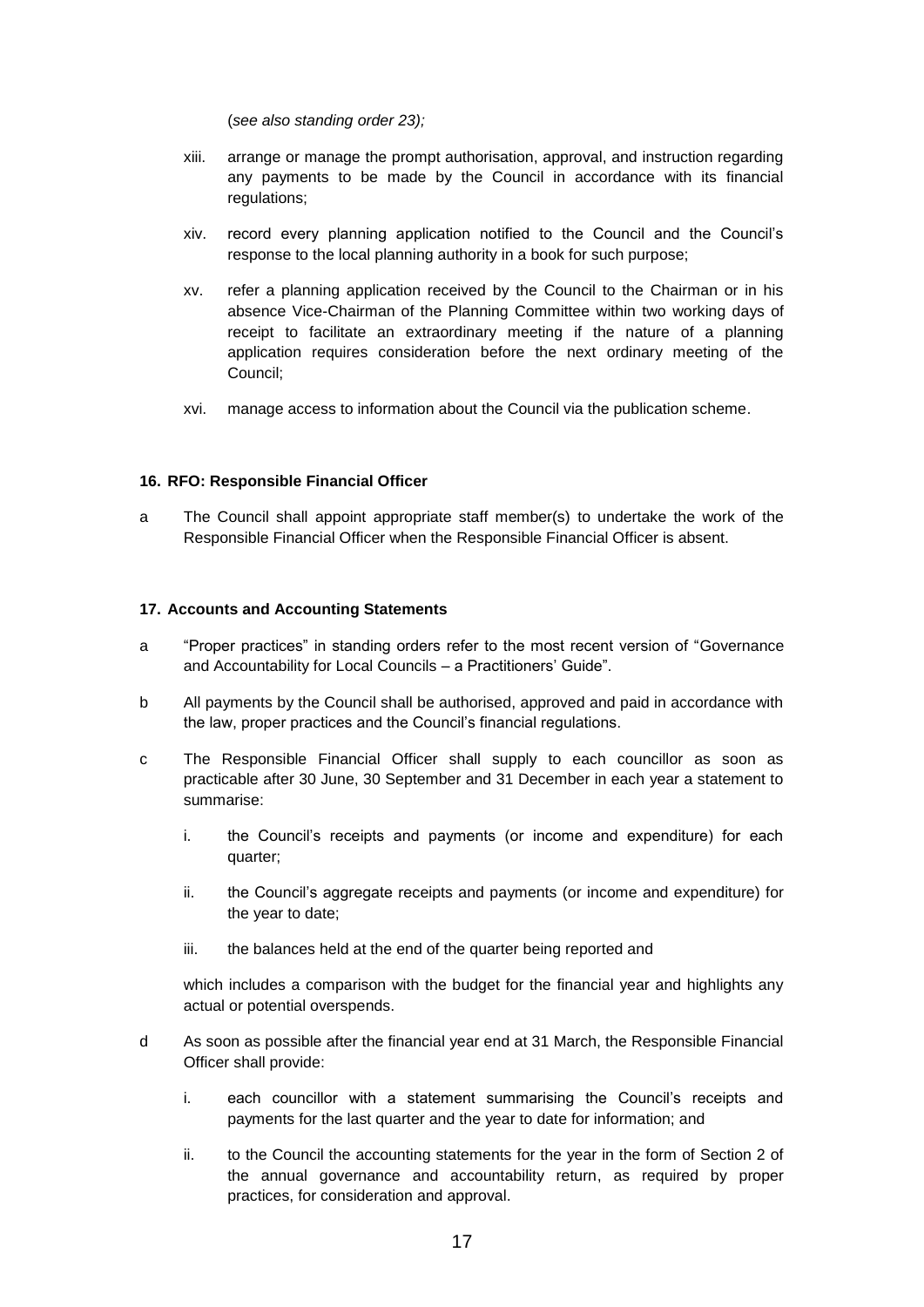e The year-end accounting statements shall be prepared in accordance with proper practices and apply the form of accounts determined by the Council receipts and payments, for the year to 31 March. A completed draft annual governance and accountability return shall be presented to all councillors at least 14 days prior to anticipated approval by the Council. The annual governance and accountability return of the Council, which is subject to external audit, including the annual governance statement, shall be presented to the Council for consideration and formal approval before 30 June.

# **18. Financial Controls and Procurement**

- a. The Council shall consider and approve financial regulations drawn up by the Responsible Financial Officer, which shall include detailed arrangements in respect of the following:
	- i. the keeping of accounting records and systems of internal controls;
	- ii. the assessment and management of financial risks faced by the Council;
	- iii. the work of the independent internal auditor in accordance with proper practices and the receipt of regular reports from the internal auditor, which shall be required at least annually;
	- iv. the inspection and copying by councillors and local electors of the Council's accounts and/or orders of payments; and
	- v. whether contracts with an estimated value below £25,000 due to special circumstances are exempt from a tendering process or procurement exercise.
- b. Financial regulations shall be reviewed regularly and annually for fitness of purpose.
- c. A public contract regulated by the Public Contracts Regulations 2015 with an estimated value in excess of £25,000 but less than the relevant thresholds in standing order 18(f) is subject to Regulations 109-114 of the Public Contracts Regulations 2015 which include a requirement on the Council to advertise the contract opportunity on the Contracts Finder website regardless of what other means it uses to advertise the opportunity unless it proposes to use an existing list of approved suppliers (framework agreement)".
- d. Subject to additional requirements in the financial regulations of the Council, the tender process for contracts for the supply of goods, materials, services or the execution of works shall include, as a minimum, the following steps:
	- i. a specification for the goods, materials, services or the execution of works shall be drawn up;
	- ii. an invitation to tender shall be drawn up to confirm (i) the Council's specification (ii) the time, date and address for the submission of tenders (iii) the date of the Council's written response to the tender and (iv) the prohibition on prospective contractors contacting councillors or staff to encourage or support their tender outside the prescribed process;
	- iii. the invitation to tender shall be advertised in a local newspaper and in any other manner that is appropriate;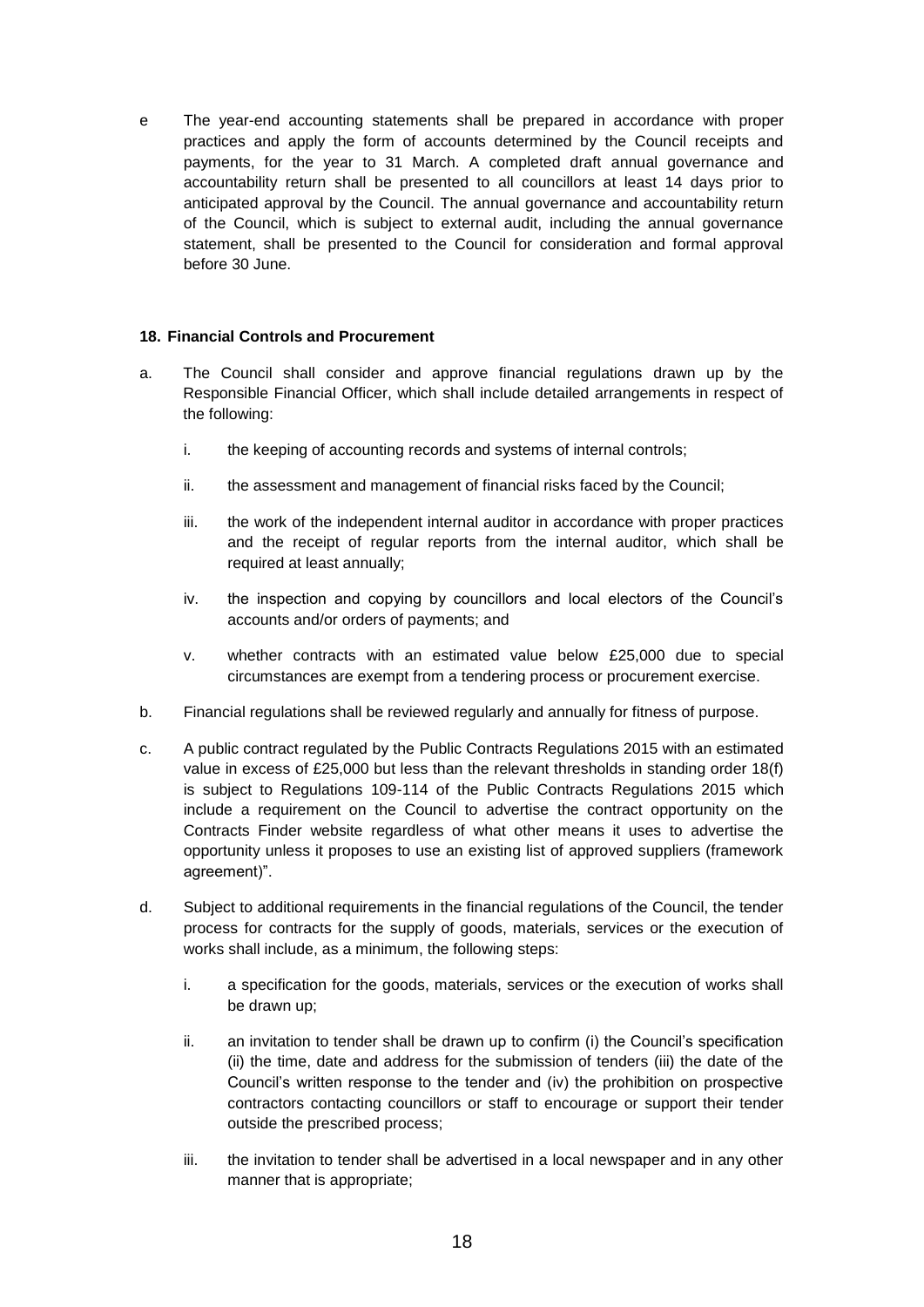- iv. tenders are to be submitted in writing in a sealed marked envelope addressed to the Proper Officer;
- v. tenders shall be opened by the Proper Officer in the presence of at least one councillor after the deadline for submission of tenders has passed;
- vi. tenders are to be reported to and considered by the appropriate meeting of the Council or a committee or sub-committee with delegated responsibility.
- vii. Other than the winning tender all other tenders will be held in confidence.
- e. Neither the Council, nor a committee or a sub-committee with delegated responsibility for considering tenders, is bound to accept the lowest value tender.
- f. A public contract regulated by the Public Contracts Regulations 2015 with an estimated value in excess of £181,302 for a public service or supply contract or in excess of £4,551,413 for a public works contract (or other thresholds determined by UK legislation) shall comply with the relevant procurement procedures and other requirements in the Public Contracts Regulations 2015 which include advertising the contract opportunity on the Contracts Finder website and in OJEU.
- g. A public contract in connection with the supply of gas, heat, electricity, drinking water, transport services, or postal services to the public; or the provision of a port or airport; or the exploration for or extraction of gas, oil or solid fuel with an estimated value in excess of £363,424 for a supply, services or design contract; or in excess of £4,551,413 for a works contract; or £820,370 for a social and other specific services contract (or other thresholds determined by UK legislation) shall comply with the relevant procurement procedures and other requirements in the Utilities Contracts Regulations 2016.

# **19. Handling Staff Matters**

- a A matter personal to a member of staff that is being considered by a meeting of Council or sub-committee is subject to standing order 11.
- b Subject to the Council's policy regarding absences from work, the Council's most senior member of staff shall notify the chairman of Council or, if he is not available, the vice-chairman of absence occasioned by illness or other reason and that person shall report such absence to the Council or sub-committee at its next meeting.
- c The chairman of the Council or in his absence, the vice-chairman shall upon a resolution conduct a review of the performance and annual appraisal of the work of members of staff. The reviews and appraisal shall be reported in writing and are subject to approval by resolution by the Council.
- d Subject to the Council's policy regarding the handling of grievance matters, the Council's most senior member of staff shall contact the chairman of the Council or in his absence, the vice-chairman in respect of an informal or formal grievance matter, and this matter shall be reported back and progressed by resolution of the Council.
- e Subject to the Council's policy regarding the handling of grievance matters, if an informal or formal grievance matter raised by a member of staff relates to the chairman or vice-chairman of the Council or sub-committee, this shall be communicated to another member of the Council or sub-comittee, which shall be reported back and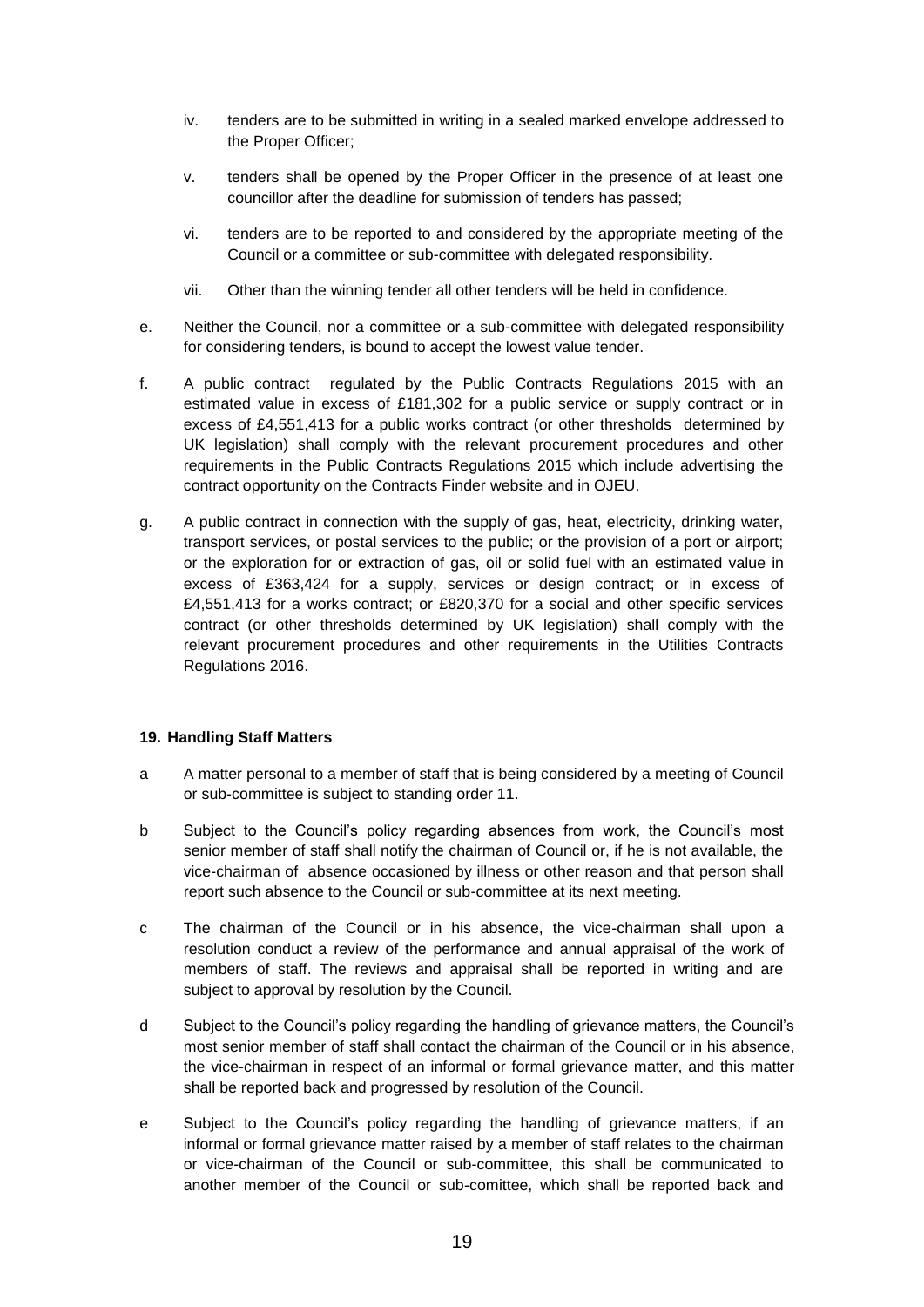progressed by resolution of the Council.

- f Any persons responsible for all or part of the management of staff shall treat as confidential the written records of all meetings relating to their performance, capabilities, grievance or disciplinary matters.
- g In accordance with standing order 11(a), persons with line management responsibilities shall have access to staff records referred to in standing order 19(f).

#### **20. Responsibilities to Provide Information**

*See also standing order 21.*

- a In accordance with freedom of information legislation, the Council shall publish information in accordance with its publication scheme and respond to requests for information held by the Council.
- b. *If gross annual income or expenditure (whichever is the higher) exceeds £200,000* The Council, shall publish information in accordance with the requirements of the Local Government (Transparency Requirements) (England) Regulations 2015.

#### **21. Responsibilities Under Data Protection Legislation**

*See also standing order 11.*

- a The Council may appoint a Data Protection Officer.
- b The Council shall have policies and procedures in place to respond to an individual exercising statutory rights concerning his personal data.
- c The Council shall have a written policy in place for responding to and managing a personal data breach.
- d The Council shall keep a record of all personal data breaches comprising the facts relating to the personal data breach, its effects and the remedial action taken.
- e The Council shall ensure that information communicated in its privacy notice(s) is in an easily accessible and available form and kept up to date.
- f The Council shall maintain a written record of its processing activities.

### **22. Relations with the Press/Media**

a Requests from the press or other media for an oral or written comment or statement from the Council, its councillors or staff shall be handled in accordance with the Council's policy in respect of dealing with the press and/or other media.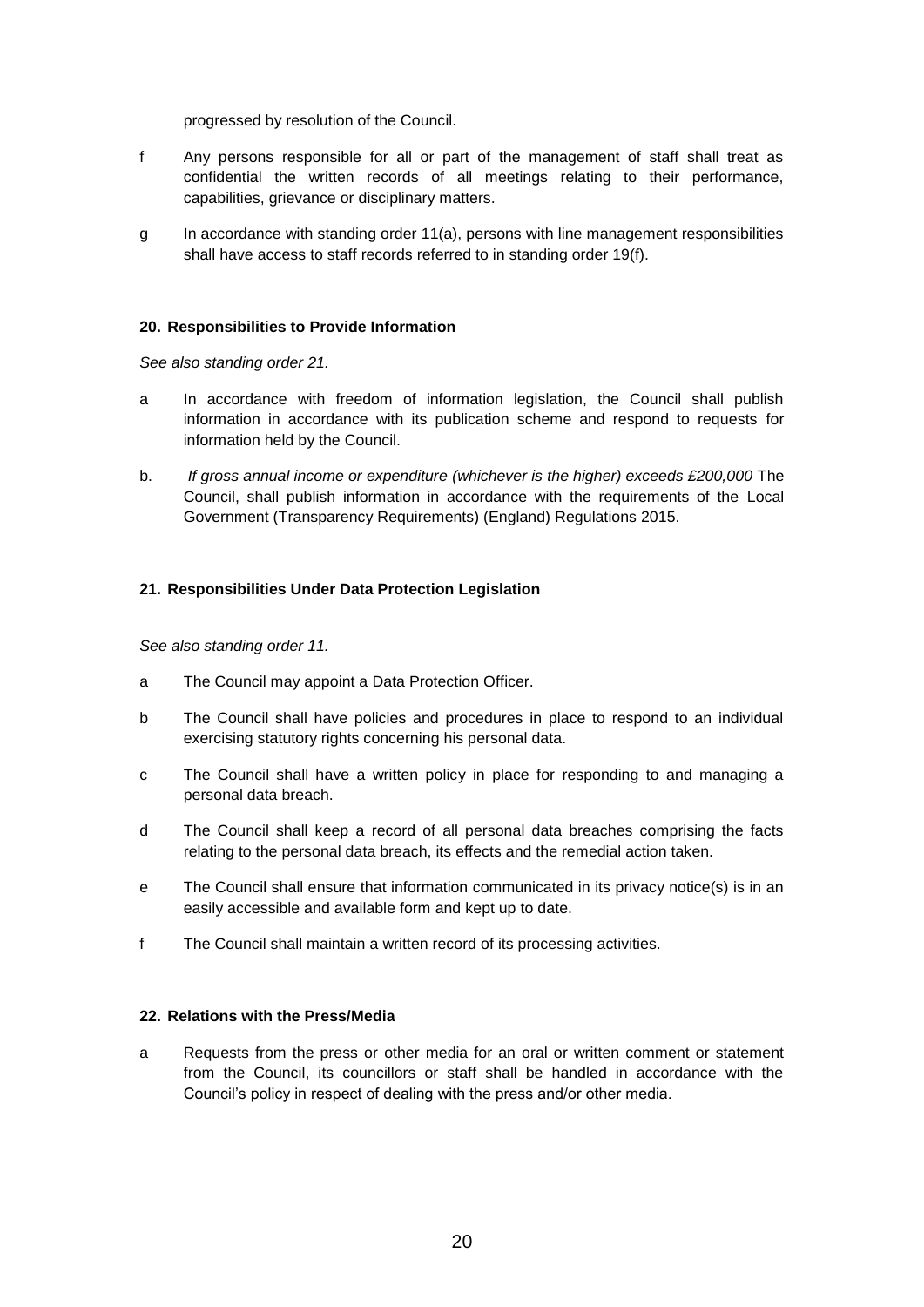# **23. Execution and Sealing of Legal Deeds**

#### *See also standing orders 15(b)(xii) and (xvii).*

- a A legal deed shall not be executed on behalf of the Council unless authorised by a resolution.
- b [Subject to standing order 23(a), any two councillors may sign, on behalf of the Council, any deed required by law and the Proper Officer shall witness their signatures.]

# **24. Communicating with Borough and County Councillors**

- a An invitation to attend a meeting of the Council shall be sent, together with the agenda, to the ward councillor(s) of the Borough and County Council representing the area of the Council.
- b Unless the Council determines otherwise, a copy of each letter sent to the Borough and County Council shall be sent to the ward councillor(s) representing the area of the Council.

#### **25. Restrictions on Councillor Activities**

- a. Unless duly authorised no councillor shall:
	- i. inspect any land and/or premises which the Council has a right or duty to inspect; or
	- ii. issue orders, instructions or directions.

# **26. Standing Orders Generally**

- a All or part of a standing order, except one that incorporates mandatory statutory or legal requirements, may be suspended by resolution in relation to the consideration of an item on the agenda for a meeting.
- b A motion to add to or vary or revoke one or more of the Council's standing orders, except one that incorporates mandatory statutory or legal requirements, shall be proposed by a special motion, the written notice by at least three (3) councillors to be given to the Proper Officer in accordance with standing order 9.
- c The Proper Officer shall provide a copy of the Council's standing orders to a councillor as soon as possible.
- d The decision of the chairman of a meeting as to the application of standing orders at the meeting shall be final.
- e Any member can call a vote of no confidence in the chairman at any public meeting and, if agreed by majority vote, the decision is binding on the chairman.
- f A 'parish poll' called legitimately at a public meeting by a majority of those present will comply with the provisions of the Local Government Act 1972, as amended by the Local Government Act 2000. The outcome of any parish poll is binding.